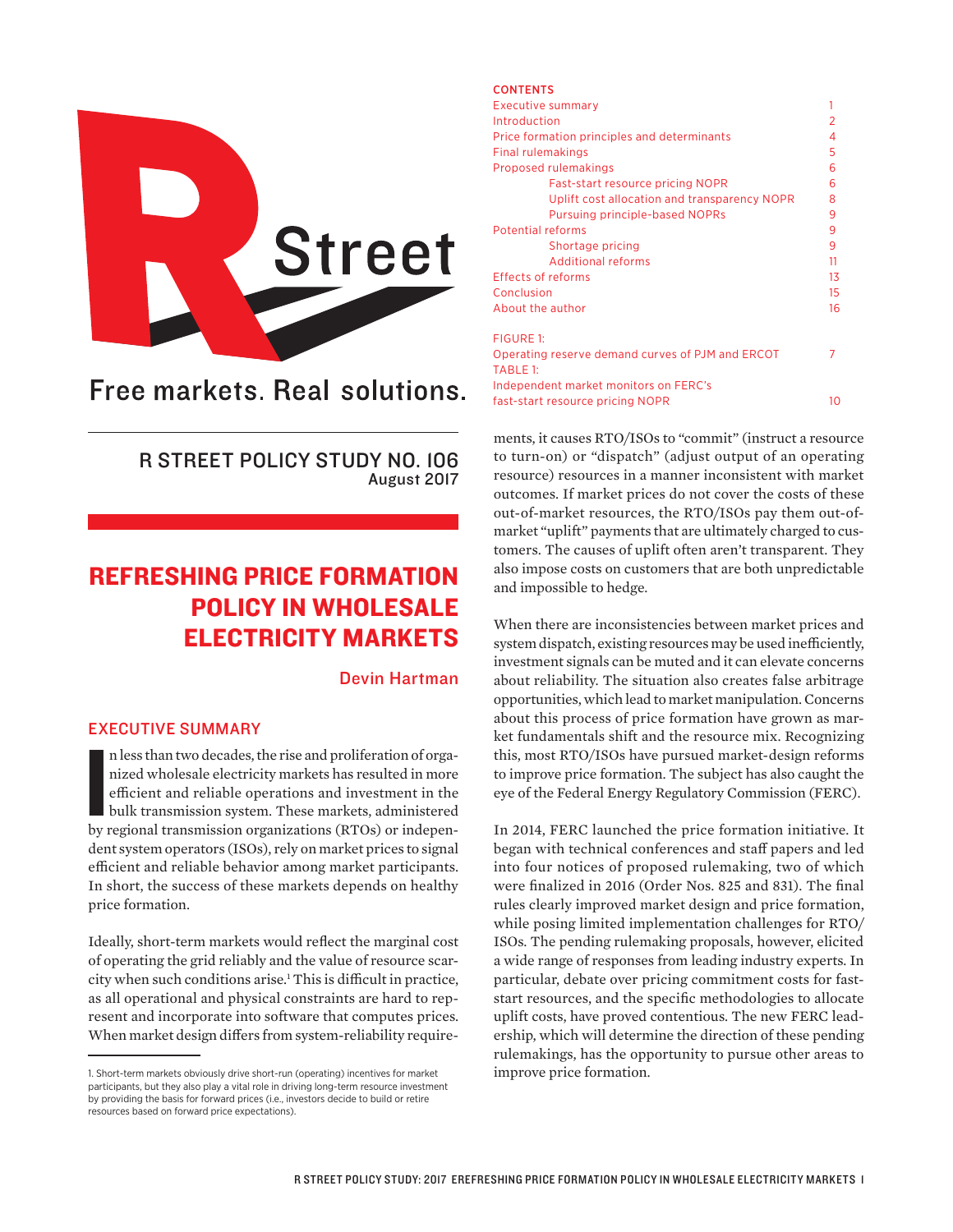A key area for improvement is shortage or scarcity pricing. The remaining items are mostly incremental improvements to marginal-cost pricing. However, these lower-salience reforms have cumulative and synergistic effects that could substantially affect system efficiency, reliability and market outcomes. Moreover, they become more significant as the generation mix evolves to include many variable (e.g., wind and solar) and use-limited (e.g., energy storage) resources, which result in more dynamic supply fundamentals that multiply the challenges for market design and administration to produce accurate price signals.

Market design changes, including those for price formation, should not be used to pick technology winners. Yet it is unavoidable that such changes will alter competitive relationships between technology and fuel types.<sup>2</sup> Improved price formation will better reflect stressed system conditions, like shortages (better dependability valuation) and dynamic system conditions (better flexibility valuation). This would probably benefit hydropower and energy storage the most, as many forms of each are both highly dependable and flexible. Nuclear power would benefit from reforms that reward dependability, while resources like fast-cycling natural gas-fired plants would benefit from stronger flexibility incentives. More dynamic pricing would also encourage price-responsive demand, which has substantial potential as "smart" technologies evolve.

In many ways, FERC's price formation initiative embodies the proper role of a regulator. At the same time, some specific FERC actions could result in overly prescriptive, or potentially perverse, requirements. The key for new FERC leadership is to prioritize the most important areas of reform and encourage a culture of ongoing RTO/ISO price-formation improvements. More sunlight, limited prescription and performance-based regulation offer a pathway to efficient markets and good governance. With that, further enhancements to price formation will extend U.S. leadership on electricity policy and make the economy more competitive for decades to come.

#### INTRODUCTION

Reliably operating the bulk electric-transmission system (colloquially known as the "grid") requires instantaneous balancing of supply and demand. This process must respect transmission line constraints ("congestion") and the limitations of generation and demand-side resources.3 To minimize the costs of operating the system therefore requires advanced optimization that accurately reflects supply and demand fundamentals, which can fluctuate substantially in a matter of minutes.

Decades ago, domestic grid operators began to dispatch generators in ascending order of cost (i.e., from lowest to highest marginal cost). This system, known as "merit-order dispatch,"4 reduced the cost to operate the electricity system. The process relied on crude representations of generator operating costs and did not directly account for the costs to alleviate transmission congestion.5 At the time, generation investment planning under the cost-of-service monopoly utility model only roughly approximated the operating needs of the system.

In the 1990s and 2000s, some states restructured their electricity systems to allow market forces to drive investment and operating decisions relevant to electric generation. Liberalization of the electricity sector shifted control of operating decisions from engineers, who were focused on technical efficiency, to market participants, who are motivated by prices and profits.<sup>6</sup> The same incentives shifted investment decisions, which resulted in investments that better reflected the operating fundamentals of the electric system.

Liberalization required a set of organized wholesale electricity markets that are operated by regional transmission organizations (RTOs) or independent system operators (ISOs). All RTO/ISOs adopted short-term markets to balance supply and demand in real time and to send long-term price signals that facilitate the entry and exit of new resources (e.g., market forces dictate the building and retirement of power plants). Many monopoly utilities also joined RTO/ISOs, which improved the operation of their assets but does not inform investment decisions.

Three RTO/ISOs consist primarily of monopoly utility territories: the California ISO (CAISO), the Southwest Power Pool (SPP) and the Midcontinent ISO (MISO). The New York ISO (NYISO), New England ISO (ISO-NE) and the PJM Interconnection (PJM) cover entirely or primarily restructured states. The Electric Reliability Council of Texas (ERCOT) also serves a restructured territory, but is not under FERC's jurisdiction.<sup>7</sup>

<sup>2.</sup> Competitive electricity markets facilitate open access to the transmission system on the principle of technology-neutrality.

<sup>3.</sup> Devin Hartman, "Physical Characteristics of Energy," R Street Institute, *Electricity 101* Series No. 2, August 2016. [http://www.rstreet.org/wp-content/uploads/2016/08/](http://www.rstreet.org/wp-content/uploads/2016/08/electricity2.pdf) [electricity2.pdf](http://www.rstreet.org/wp-content/uploads/2016/08/electricity2.pdf).

<sup>4.</sup> Devin Hartman, "Economic Characteristics of Electricity," R Street Institute, *Electricity 101* Series No. 3, August 2016. [http://www.rstreet.org/wp-content/](http://www.rstreet.org/wp-content/uploads/2016/08/electricity3.pdf) [uploads/2016/08/electricity3.pdf](http://www.rstreet.org/wp-content/uploads/2016/08/electricity3.pdf).

<sup>5.</sup> Also, some monopoly utilities began to pool their resources, which increased the efficiency of operating a wider array of resources across a broader footprint.

<sup>6.</sup> William W. Hogan, "Getting the Prices Right in PJM: Analysis and Summary: April 1998 through March 1999 The First Anniversary of Full Locational Pricing," April 2, 1999, 1. [https://sites.hks.harvard.edu/fs/whogan/pjm0399.pdf.](https://sites.hks.harvard.edu/fs/whogan/pjm0399.pdf)

<sup>7.</sup> This is because most of Texas connects to an intra-state transmission "island," which does not trigger interstate commerce.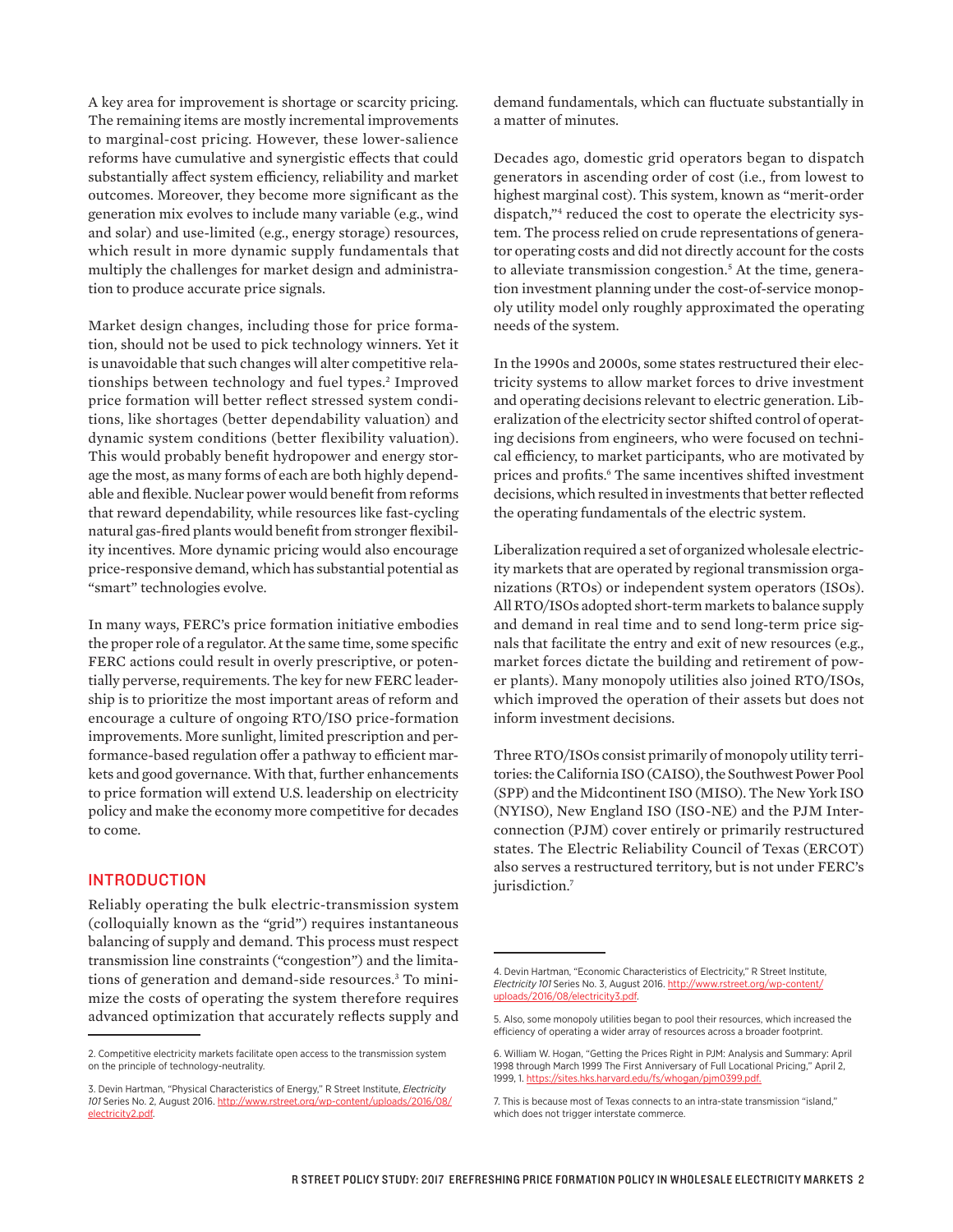RTO/ISOs use two forms of short-term markets: Energy markets procure the bulk needs, while ancillary service markets cover the additional services (e.g., operating reserves) needed to maintain grid reliability. Energy markets are the bread-and-butter of RTO/ISOs.8 They aim to produce prices that reflect the marginal cost to operate the system. This results in lower total system production costs than the pre-RTO/ISO era. A critical development in this history was the use of congestion pricing to account for transmission-system constraints, especially at a granular (nodal) level. PJM pioneered nodal pricing in the late 1990s and ERCOT adopted it in December 2010.<sup>9</sup> Today, every RTO/ISO uses locational marginal pricing (LMP) to reflect congestion costs at the nodal level.10 As such, we have less than two decades of experience with modern energy markets.

The revenues from marginal-cost pricing are insufficient to cover the going-forward costs of existing resources, as well as the entry of new resources, at levels that maintain enough system capacity to meet reliability standards. This has led RTO/ISOs to adopt either capacity markets, or shortage or scarcity pricing.<sup>11</sup> Shortage pricing is a mechanism to send a price signal in the real-time market during a systemwide shortage of power reserves. Properly done, shortage pricing is an administrative tool to reflect consumers' valuation of energy and reserves. Studies suggest consumers place a very high value on avoiding involuntary curtailments to electric service, generally referred to as the "value of lost load."<sup>12</sup>

ERCOT is the only RTO/ISO to adopt robust shortage pricing, which plays a central role in sufficient and efficient resource investments.13 Other RTO/ISOs have opted for "diet" versions of shortage pricing, which result in insufficient revenues to maintain industry reliability standards. ISO-NE, NYISO and PJM adopted capacity markets to make up for this revenue shortfall. Capacity markets procure a level of future capacity that has been deemed necessary to meet reliability standards.14

The performance of energy markets relies on prices that accurately reflect resource scarcity and the marginal costs to operate the transmission system. However, many physical properties have proven difficult to represent in pricing models, which results in prices that are sometimes inconsistent with underlying economic fundamentals and that require out-of-market "uplift" payments to cover some of the costs not reflected. Such price-formation concerns prompted action by RTO/ISOs and their stakeholders and was ultimately noticed by FERC.

Accordingly, in 2014, FERC launched the price formation initiative to explore opportunities to improve energy and ancillary service price formation in the RTO/ISOs.15 FERC held technical conferences and issued staff reports before initiating four notices of proposed rulemakings (NOPRs), two of which FERC finalized in 2016 (Order Nos. 825 and 831).16 The other two remain pending and new FERC leadership will decide whether and how to continue with the initiative.

The theory of price-formation improvement appeals broadly to electricity economists and other experts. However, experts have disagreed about the specific means and approaches. FERC's final rules received praise from market experts, but the pending rulemakings elicited a wide range of responses from leading industry experts. In short, economists want to "get the prices right," but do not agree entirely on the means to achieve such a goal.

More broadly, however, FERC's pursuit of price-formation improvements has been popular across a wide range of industry, NGOs and other stakeholder groups. For example, in 2015, the Electric Power Supply Association, Edison Electric Institute, Natural Gas Supply Association, Nuclear Energy Institute and America's Natural Gas Alliance issued a joint letter to FERC on price-formation principles.<sup>17</sup> Clean energy and advanced technology groups also have pushed price-formation reforms, recognizing the value in sending better operational and entry signals to emerging technologies.

<sup>8.</sup> One of these operates in the day-ahead to pre-position resources and the other works in real-time to account for adjustments.

<sup>9.</sup> Pat Sweeney, "Texas Nodal Market Implementation," Electric Utility Commission, May 16, 2011, 2. [http://www.austintexas.gov/edims/document.cfm?id=152729.](http://www.austintexas.gov/edims/document.cfm?id=152729)

<sup>10.</sup> LMP has three components: the marginal system energy cost (the baseline without transmission constraints), congestion cost (incremental cost of re-dispatching around a transmission constraint) and transmission line losses. ERCOT does not incorporate line losses. However, these are very small compared to the other two components.

<sup>11.</sup> Shortage pricing and scarcity pricing are often used synonymously but sometimes have different definitions in industry. For the broad purposes of this paper, they are used interchangeably.

<sup>12.</sup> London Economics International LLC, *Estimating the Value of Lost Load: Briefing Paper Prepared for the Electric Reliability Council of Texas*, Inc., June 17, 2013, p. 7. [http://www.ercot.com/content/gridinfo/resource/2014/mktanalysis/ERCOT\\_Valueo](http://www.ercot.com/content/gridinfo/resource/2014/mktanalysis/ERCOT_ValueofLostLoad_LiteratureReviewandMacroeconomic.pdf)[fLostLoad\\_LiteratureReviewandMacroeconomic.pdf](http://www.ercot.com/content/gridinfo/resource/2014/mktanalysis/ERCOT_ValueofLostLoad_LiteratureReviewandMacroeconomic.pdf).

<sup>13.</sup> Accurate shortage pricing induces signals for efficient resource entry and exit (e.g., power plant builds and retirements).

<sup>14.</sup> For a more complete discussion on the types of organized markets, see Devin Hartman, "Types of Organized Electricity Markets," R Street Institute, *Electricity 101* Series, No. 5, August 2016. [http://www.rstreet.org/wp-content/uploads/2016/08/](http://www.rstreet.org/wp-content/uploads/2016/08/electricity5.pdf) [electricity5.pdf.](http://www.rstreet.org/wp-content/uploads/2016/08/electricity5.pdf)

<sup>15.</sup> Federal Energy Regulatory Commission, "Price Formation in Energy and Ancillary Services Markets Operated by Regional Transmission Organizations and Independent System Operators," Docket No. AD14-14-000, June 19, 2014. [https://www.ferc.gov/](https://www.ferc.gov/industries/electric/indus-act/rto/AD14-14-000.pdf) [industries/electric/indus-act/rto/AD14-14-000.pdf](https://www.ferc.gov/industries/electric/indus-act/rto/AD14-14-000.pdf).

<sup>16.</sup> For more information see FERC's Energy Price Formation homepage at: [https://](https://www.ferc.gov/industries/electric/indus-act/rto/energy-price-formation.asp) [www.ferc.gov/industries/electric/indus-act/rto/energy-price-formation.asp.](https://www.ferc.gov/industries/electric/indus-act/rto/energy-price-formation.asp)

<sup>17.</sup> Edison Electric Institute, Electric Power Supply Association, Natural Gas Supply Association, Nuclear Energy Institute and America's Natural Gas Alliance, "Principles for Energy Market Price Formation Reforms," March 2015. [http://www.ngsa.org/](http://www.ngsa.org/download/filings_testimony/2015_filings/FYI-Joint%20price%20formation%20principles%20NGSA%20EPSA%20EEI%20ANGA%20NEI.pdf) [download/filings\\_testimony/2015\\_filings/FYI-Joint%20price%20formation%20prin](http://www.ngsa.org/download/filings_testimony/2015_filings/FYI-Joint%20price%20formation%20principles%20NGSA%20EPSA%20EEI%20ANGA%20NEI.pdf)[ciples%20NGSA%20EPSA%20EEI%20ANGA%20NEI.pdf.](http://www.ngsa.org/download/filings_testimony/2015_filings/FYI-Joint%20price%20formation%20principles%20NGSA%20EPSA%20EEI%20ANGA%20NEI.pdf)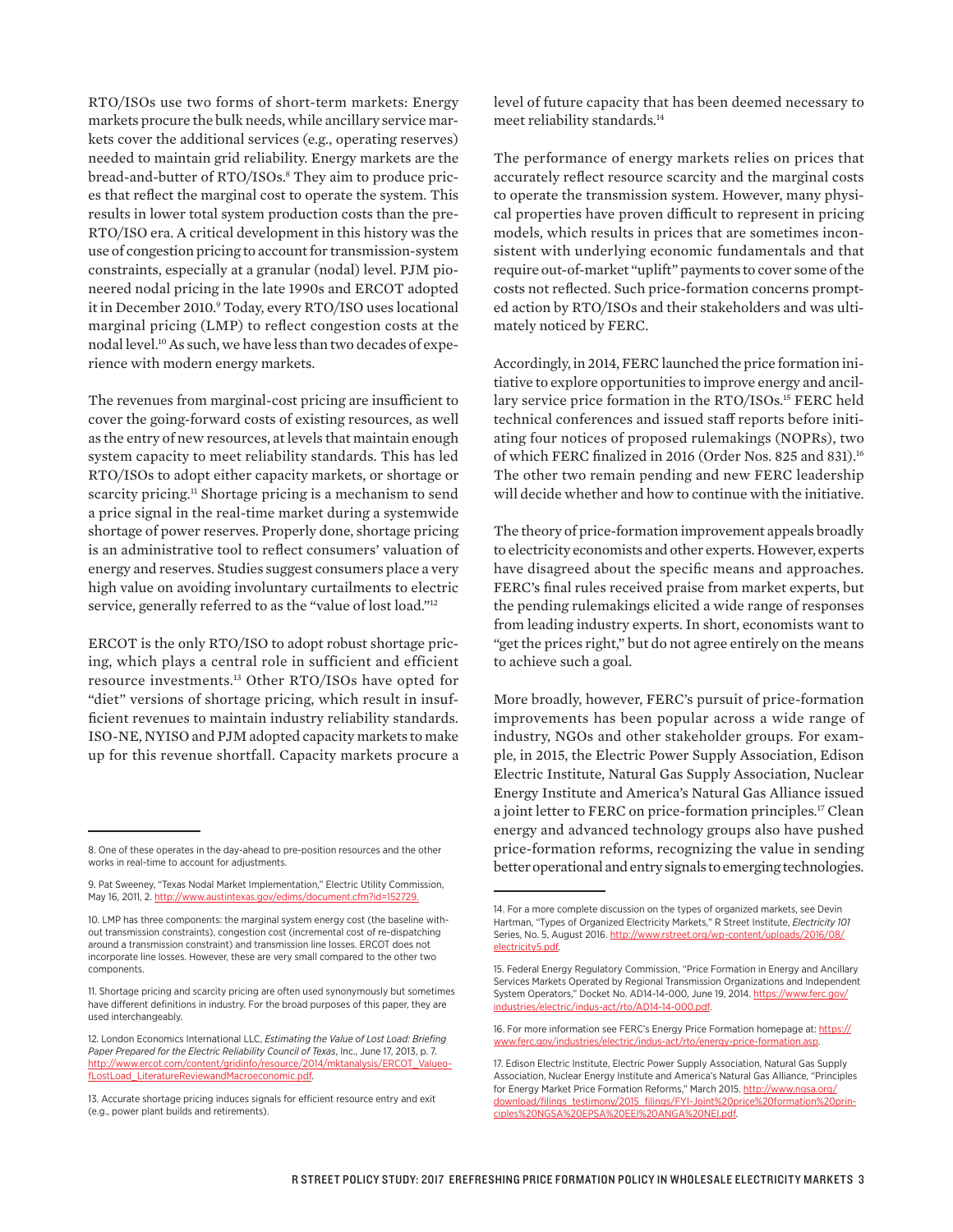FERC's final price-formation rulemakings, along with individual RTO/ISO initiatives, continue to advance the design and administration of wholesale electricity markets, which lead the world in many regards. For comparison, Ontario does not use nodal pricing, instead relying heavily on "uplift payments." This is more reminiscent of California's deeply flawed market design from nearly 20 years ago. China does not even use merit-order dispatch, let alone account for transmission congestion. Thus, domestic price-formation improvements enhance a foundational construct that much of the rest of the world has yet to adopt. Accordingly, further refinements will keep much of the United States at the forefront of global electricity policy.

### PRICE FORMATION PRINCIPLES AND DETERMINANTS

The success of electricity markets rests with the quality of their design and administration. Market design sets the rules for how markets operate and participants interact. It provides incentives for competitive behavior and shapes the processes that guide outcomes. The physical characteristics of the electricity system require explicit consideration in market design.18 Incentive compatibility is an essential market-design principle, whereby market rules align the economic interests of participants with the efficient and reliable performance of the electric system.

Good real-time market design should be the primary focus, because it provides short-term incentives for participant behavior (e.g., generation performance and demand response) and acts as the basis for investment and forward contract decisions.19 Ideally, LMPs would accurately reflect the marginal cost of production and account for all operational and physical system constraints.20 In practice, however, this is very challenging, as many system constraints are difficult to represent and incorporate into market software that computes prices. This results in price formation that sometimes diverges from the reliability requirements of operating the system.

RTO/ISOs reliably operate the system by committing (i.e., instructing a resource to turn-on) and dispatching (i.e., instructing an operating resource to adjust output) supply and demand-side resources. If market processes perfectly accounted for all costs and physical constraints, RTO/ISOs would not need to commit additional resources beyond

those scheduled economically.21 Constraints left unmodeled in market software can force the RTO/ISOs to commit and dispatch resources out of market to maintain system balance. If market prices do not cover their costs, these resources receive out-of-market "uplift" payments<sup>22</sup> to ensure they are not required to operate at a loss. These interventions tend to depress market prices artificially and lack transparency, while the resulting uplift charges can't be hedged and often result in unpredictable costs for market participants.

If shortage pricing accurately reflected the value of lost load, and if demand were fully price-responsive, short-term energy prices would provide an accurate price signal for shortterm behavior, and would facilitate efficient long-term entry and exit.23 However, most demand remains relatively price insensitive in the short run and the value of lost load is very difficult to approximate. All RTO/ISOs under FERC jurisdiction use shortage pricing that is well below the range of estimates for the actual value, notwithstanding performance incentives provided by capacity market commitments.

Failure to reflect the value of reliability to consumers and RTO/ISO actions in prices can lead to inefficient utilization of resources, muted investment signals and reliability concerns.24 Furthermore, inconsistencies between dispatch and pricing can also create false arbitrage opportunities, which lead to market manipulation.25 An extreme example was the California energy crisis of the early 2000s, which caused a complete breakdown of markets and reliability events.

Shifts in market fundamentals heighten concerns regarding any failure of energy pricing mechanisms to value resources, particularly large power plants with high capital costs.<sup>26</sup> The accuracy of real-time prices greatly affects incentives for fuel assurance,<sup>27</sup> which is increasingly important given greater reliance on natural gas. Prices that more accurately reflect supply dynamics also become increasingly important with the integration of variable energy resources, like wind and

<sup>18.</sup> William W. Hogan and Susan L. Pope, "Priorities for the Evolution of an Energy-Only Electricity Market Design in ERCOT," FTI Consulting, May 9, 2017, 1. [https://sites.](https://sites.hks.harvard.edu/fs/whogan/Hogan_Pope_ERCOT_050917.pdf) [hks.harvard.edu/fs/whogan/Hogan\\_Pope\\_ERCOT\\_050917.pdf.](https://sites.hks.harvard.edu/fs/whogan/Hogan_Pope_ERCOT_050917.pdf)

<sup>19.</sup> Ibid., 5-7.

<sup>20.</sup> Federal Energy Regulatory Commission, "Price Formation in Energy and Ancillary Services Markets," 2. [https://www.ferc.gov/industries/electric/indus-act/rto/AD14-14-](https://www.ferc.gov/industries/electric/indus-act/rto/AD14-14-000.pdf) [000.pdf](https://www.ferc.gov/industries/electric/indus-act/rto/AD14-14-000.pdf).

<sup>21.</sup> Federal Energy Regulatory Commission, *Staff Analysis of Uplift in RTO and ISO Markets*" U.S. Department of Energy, August 2014, p. 1. [https://www.ferc.gov/legal/](https://www.ferc.gov/legal/staff-reports/2014/08-13-14-uplift.pdf) [staff-reports/2014/08-13-14-uplift.pdf](https://www.ferc.gov/legal/staff-reports/2014/08-13-14-uplift.pdf).

<sup>22.</sup> These are also known as "make-whole" payments.

<sup>23.</sup> Federal Energy Regulatory Commission, *Price Formation in Organized Electricity Markets: Staff Analysis of Shortage Pricing in RTO and ISO Market*s, U.S. Department of Energy, October 2014, p. 1. [https://www.ferc.gov/legal/staff-reports/2014/AD14-](https://www.ferc.gov/legal/staff-reports/2014/AD14-14-pricing-rto-iso-markets.pdf) [14-pricing-rto-iso-markets.pdf.](https://www.ferc.gov/legal/staff-reports/2014/AD14-14-pricing-rto-iso-markets.pdf)

<sup>24.</sup> Ibid.

<sup>25.</sup> William W. Hogan, *Electricity Markets and the Clean Power Plan*, Sept. 21, 2015, p. 21. [https://sites.hks.harvard.edu/fs/whogan/Hogan\\_CPP\\_092115.pdf.](https://sites.hks.harvard.edu/fs/whogan/Hogan_CPP_092115.pdf)

<sup>26.</sup> PJM Interconnection, "Energy Price Formation and Valuing Flexibility," June 15, 2017, 2. [http://www.pjm.com/~/media/library/reports-notices/special](http://www.pjm.com/~/media/library/reports-notices/special-reports/20170615-energy-market-price-formation.ashx)[reports/20170615-energy-market-price-formation.ashx](http://www.pjm.com/~/media/library/reports-notices/special-reports/20170615-energy-market-price-formation.ashx)

<sup>27. &</sup>quot;Comments of the Natural Gas Supply Association on RTO and ISO Fuel Assurance Reports," Federal Energy Regulatory Commission, Docket No. AD13-7-000 and Docket No. AD14-8-000, 2015, 9-10. [http://www.ngsa.org/download/filings\\_testimo](http://www.ngsa.org/download/filings_testimony/2015_filings/NGSA%20Comments%20on%20Fuel%20Assurance%20Reports.pdf)[ny/2015\\_filings/NGSA%20Comments%20on%20Fuel%20Assurance%20Reports.pdf](http://www.ngsa.org/download/filings_testimony/2015_filings/NGSA%20Comments%20on%20Fuel%20Assurance%20Reports.pdf).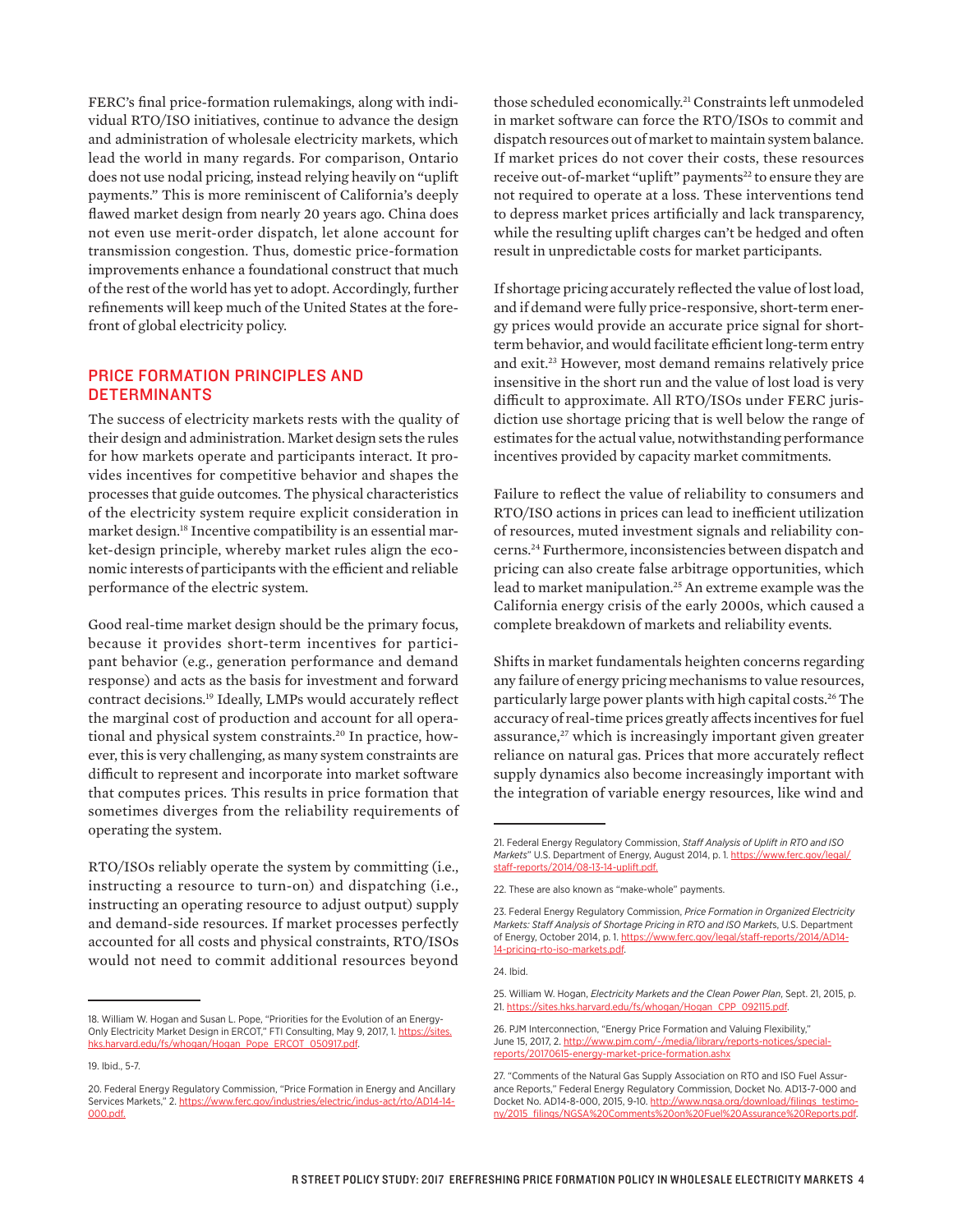solar. "Smart" technologies present more opportunities for price-responsive demand, which requires accurate price signals to spur appropriate behavior.

As such, price formation is a highly salient issue. The benefits of better real-time incentives include lower production costs and emissions, better investment and performance incentives, and less reliance on capacity markets.<sup>28</sup> Based on this, market design should ensure that incentives are compatible by maximizing consistency between market and reliability requirements. Some clear guiding principles for price formation include:

- 1. Energy and ancillary-service prices should accurately reflect the marginal cost of reliably operating the transmission system;
- 2. Energy and ancillary-service prices should accurately reflect resource scarcity, even when reliability operations require out-of-market actions by RTO/ISOs; and
- 3. Rules governing out-of-market interventions should provide for transparency, such that market participants more efficiently account for interventions. Moreover, the causes and consequences of interventions should be made more readily identifiable in order to facilitate market design and procedural improvements.

#### FINAL RULEMAKINGS

FERC issued the first price-formation rulemaking in June 2016 (Order No. 825), which required RTO/ISOs to trigger shortage pricing for any real-time energy or operating reserves shortage interval. It also aligned intervals for dispatch with transaction settlements.29 This serves to improve economic efficiency by aligning prices with system operating conditions during periods of shortage. It also provides stronger incentives for market participants to follow an RTO/ ISO's dispatch signal by matching payments with price signals, rather than averaging payments over multiple dispatch intervals.

The principles and substance of Order No. 825 have received widespread support among market-design experts. However, some practical short-term implementation challenges raise questions about compliance strategies in the interim.

For example, PJM's independent market monitor (IMM) voiced concerns that, by staggering the shortage-price reforms and settlement reforms, the order's implementation dates will temporarily worsen the very inefficiencies they seek to rectify.<sup>30</sup> Ideally, these reforms would occur concurrently, as shortage-pricing reforms would likely cause more frequent scarcity pricing and thus would exacerbate problems with misaligned settlement periods until the RTO/ISO implements them.

In November 2016, FERC issued Order No. 831, which loosened the stringency of energy-offer caps.<sup>31</sup> This rule enhanced price formation by reducing the likelihood of artificial price suppression, where rules force resources to offer energy services below their marginal cost. This is consistent with market principles and only raises concerns that exercises of market power would have stronger consequences, and thus could become more frequent if the behavior were to be rewarded. Indeed, such concerns provided much of the rationale for instituting offer caps in the first place. Since then, practices to mitigate market power have become far more advanced. Potential enforcement actions (e.g., prosecution of fraud) now are far more likely and yield greater penalties. Order 831 further mitigated concerns by including provisions to verify the costs of offers that exceed the \$1,000/MWh level (i.e., a "soft cap") and capping such offers at \$2,000/MWh for calculating LMPs.

Opponents of Order No. 831 noted that existing offer caps were rarely binding and thus to revise them was an overreaction to infrequent and anomalous events. Resources rarely exceeded previous offer caps except during periods of extreme system stress, especially when natural gas pipeline congestion caused gas prices to spike. Most notably, this occurred during the 2014 polar vortex, which forced PJM, NYISO and MISO to file requests to revise their offer caps temporarily or permanently. This illustrates that offer caps provide an incentive for resources to reduce their availability during extreme conditions (i.e., they do not want to offer if they take a loss when clearing the market) and this potentially compromises system reliability in addition to undermining price formation. If anything, Order No. 831 was an overly conservative adjustment to offer caps.

<sup>28.</sup> Pallas LeeVanSchaick, "2016 State of the Market Report: Energy & Ancillary Services Market Highlights," NYISO Market Issues Working Group, June 6, 2017, 12. [http://www.nyiso.com/public/webdocs/markets\\_operations/committees/bic\\_miwg/](http://www.nyiso.com/public/webdocs/markets_operations/committees/bic_miwg/meeting_materials/2017-06-06/2016%20State%20of%20the%20Market%20Report_MIWG.pdf) [meeting\\_materials/2017-06-06/2016%20State%20of%20the%20Market%20Report\\_](http://www.nyiso.com/public/webdocs/markets_operations/committees/bic_miwg/meeting_materials/2017-06-06/2016%20State%20of%20the%20Market%20Report_MIWG.pdf) [MIWG.pdf](http://www.nyiso.com/public/webdocs/markets_operations/committees/bic_miwg/meeting_materials/2017-06-06/2016%20State%20of%20the%20Market%20Report_MIWG.pdf).

<sup>29.</sup> Federal Energy Regulatory Commission, *Settlement Intervals and Shortage Pricing in Markets Operated by Regional Transmission Organizations and Independent System Operators, Final Rule*, Docket No. RM15-24-000, Order No. 825, June 16, 2016, p. 1. <https://www.ferc.gov/whats-new/comm-meet/2016/061616/E-2.pdf>.

<sup>30. &</sup>quot;Comments of the Independent Market Monitor for PJM Interconnection, LLC to the Federal Energy Regulatory Commission,» Docket No. ER17-775-000, Feb. 1, 2017, 2. [http://www.monitoringanalytics.com/reports/Reports/2017/IMM\\_Comments\\_](http://www.monitoringanalytics.com/reports/Reports/2017/IMM_Comments_Docket_No_ER17-775_000_20170201.pdf) [Docket\\_No\\_ER17-775\\_000\\_20170201.pdf](http://www.monitoringanalytics.com/reports/Reports/2017/IMM_Comments_Docket_No_ER17-775_000_20170201.pdf)

<sup>31.</sup> Federal Energy Regulatory Commission, "Offer Caps in Markets Operated by Regional Transmission Organizations and Independent System Operators, Final Rule," Docket No. RM16-5-000, Order No. 831, Nov. 17, 2016, 1-2. [https://www.ferc.gov/](https://www.ferc.gov/whats-new/comm-meet/2016/111716/E-2.pdf) [whats-new/comm-meet/2016/111716/E-2.pdf.](https://www.ferc.gov/whats-new/comm-meet/2016/111716/E-2.pdf) FERC had just approved energy offer cap changes for PJM, while the other jurisdictional markets had \$1,000/MWh caps.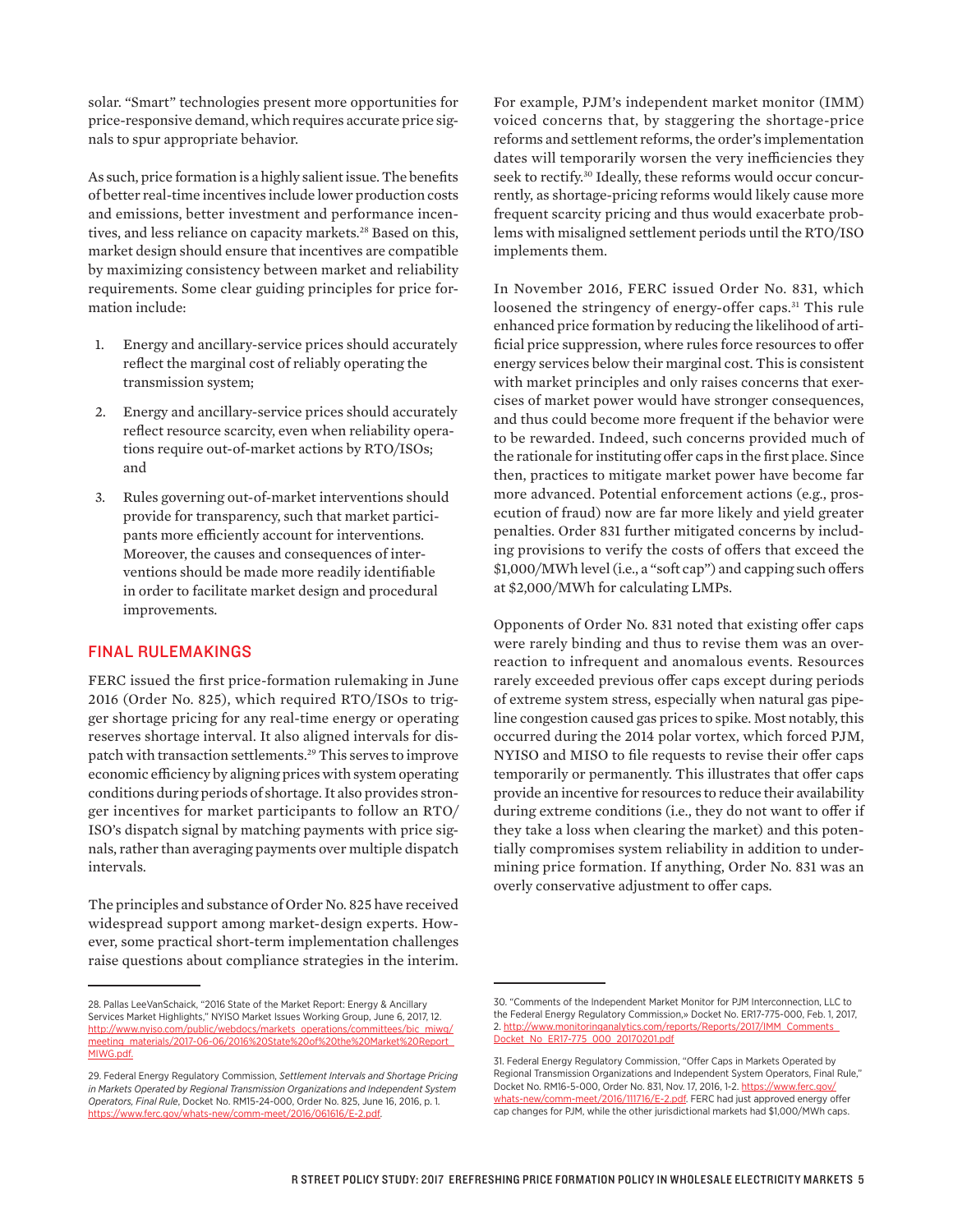#### PROPOSED RULEMAKINGS

#### Fast-start resource pricing NOPR

In December 2016, FERC issued a notice of proposed rulemaking (NOPR) to address the inability of some "fast-start" resources<sup>32</sup> to set LMP, which largely stems from the exclusion of commitment costs<sup>33</sup> from LMP.<sup>34</sup> The NOPR specifically proposed RTO/ISOs to adopt five requirements with respect to the definition and pricing of fast-start resources:<sup>35</sup>

- 1. Apply fast-start pricing to any resource that is able to start within 10 minutes, that has a minimum run time of one hour or less and that submits economic energy offers to the market;
- 2. Incorporate commitment costs (i.e., startup and noload costs) of fast-start resources in energy and operating reserve prices during a resource's minimum run time;
- 3. Relax the economic minimum operating limit of faststart resources to zero and treat them as dispatchable from zero to the economic maximum operating limit for the purpose of price calculation;
- Require fast-start offline resources that set prices to be feasible and economic; and
- 5. Incorporate fast-start pricing in both the real-time and day-ahead markets.

Pricing fast-start resources invites the broader question of whether to include commitment costs in LMP.<sup>36</sup> Conventional LMP only includes the incremental cost to raise dispatch of the marginal resource, which results in prices that do not reflect commitment costs. However, the goal of RTO/ ISO operations is to minimize total system production costs, which consist of dispatch and commitment costs and result in prices that differ from the underlying costs of operating the system.

Whether to include commitment costs in LMP raises fundamental questions of economic theory and technical capabilities. For example, software limitations do not account

for a discontinuous or "lumpy" supply curve and commitment costs create such non-convexities in the curve when calculating dispatch-based prices.37 The theoretical question begins with whether commitment costs, often characterized as short-run fixed costs, constitute the marginal cost of production (i.e., the change in total cost to produce one more unit of output). Generally, marginal costs are a function of variable cost and sometimes fixed cost.38 Commitment costs are sometimes necessary to provide the next unit of output in an electrical system—which is to say that commitment costs can be marginal. Since commitment costs span multiple dispatch intervals (i.e., exceed the time period in which one more unit of output is acquired), the NOPR proposes to incorporate commitment costs into LMP by amortizing them across multiple intervals.39

Whether to include commitment costs in the definition of marginal cost has divided leading electricity economists. As noted by the CAISO Department of Market Monitoring (DMM), "the optimal pricing system to use when discrete or lumpy costs result in decreasing average costs has been discussed in the economic literature for over 70 years."40 Potomac Economics, the independent market monitor (IMM) for NYISO, MISO and ISO-NE,<sup>41</sup> argues that the marginal cost of serving load includes inflexible fast-start resources needed to satisfy marginal energy and ancillary service needs.<sup>42</sup> The PJM IMM insists that average-cost pricing for fast-start resources is incompatible with the concept of marginal-cost pricing.43 The CAISO DMM similarly claims that including the average costs of fast-start resources would contradict a basic principle of economic theory – that a twopart pricing system is most efficient when discrete costs cause average costs to decrease as a function of output.44

Market design experts outside the IMMs also remain divided. Bill Hogan of the Harvard Electricity Policy Group considers

<sup>32. &</sup>quot;Fast start" resources are those that can start-up in a short timeframe.

<sup>33.</sup> These include the cost to "turn on," which covers start-up and no-load costs and which comprise a high percentage of operating costs for fast-start resources.

<sup>34.</sup> An offline resource incurs costs merely to start and maintain active operation, even at a level that supplies no net output to the transmission system. In contrast, dispatch cost is simply the incremental cost to produce a higher output level (e.g., the cost to raise output from 556 MW to 557 MW at an operating power plant).

<sup>35.</sup> Federal Energy Regulatory Commission, *Fast-Start Pricing in Markets Operated by Regional Transmission Organizations and Independent System Operators*, Notice of Proposed Rulemaking, Docket No. RM17-3-000, Dec. 15, 2016, pp. 1-2. [https://www.](https://www.ferc.gov/whats-new/comm-meet/2016/121516/E-2.pdf) [ferc.gov/whats-new/comm-meet/2016/121516/E-2.pdf](https://www.ferc.gov/whats-new/comm-meet/2016/121516/E-2.pdf).

<sup>36.</sup> It should be noted that many resources other than those defined as "fast-start" incur commitment costs.

<sup>37.</sup> Conventional software requires a continuous dispatch curve to determine the incremental dispatch cost (marginal cost) to set price, which cannot account for nonconvexities. As a result, resources receive uplift payments to cover commitment costs.

<sup>38.</sup> For example, if a company must acquire a new machine to produce another widget, then the machine cost is a fixed and marginal cost.

<sup>39.</sup> In other words, short-term averaging, which departs from prices that reflect incremental costs for only a single interval.

<sup>40. &</sup>quot;Comments of the Department of Market Monitoring for the California Independent System Operator Corporation to the Federal Energy Regulatory Commission," Docket No. RM17-3-000, Feb. 28, 2017, 1.

<sup>41.</sup> Potomac Economics is the external market monitor for ISO-NE, which also employs an internal market monitor.

<sup>42. &</sup>quot;Comments of Potomac Economics, LTD to the Federal Energy Regulatory Commission," Docket No. RM17-3-000, Feb. 28, 2017, 1-3.

<sup>43. &</sup>quot;Reply Comments of the Independent Market Monitor for PJM to the Federal Energy Regulatory Commission," Docket No. RM17-3-000, March 15, 2017, 3. [http://](http://www.monitoringanalytics.com/reports/Reports/2017/IMM_Reply_Comments_Docket_No_RM17-3_20170315.pdf) [www.monitoringanalytics.com/reports/Reports/2017/IMM\\_Reply\\_Comments\\_Dock](http://www.monitoringanalytics.com/reports/Reports/2017/IMM_Reply_Comments_Docket_No_RM17-3_20170315.pdf)[et\\_No\\_RM17-3\\_20170315.pdf](http://www.monitoringanalytics.com/reports/Reports/2017/IMM_Reply_Comments_Docket_No_RM17-3_20170315.pdf)

<sup>44. &</sup>quot;Comments of the Department of Market Monitoring for the California Independent System Operator Corporation to the Federal Energy Regulatory Commission," Docket No. RM17-3-000, Feb. 28, 2017, 4.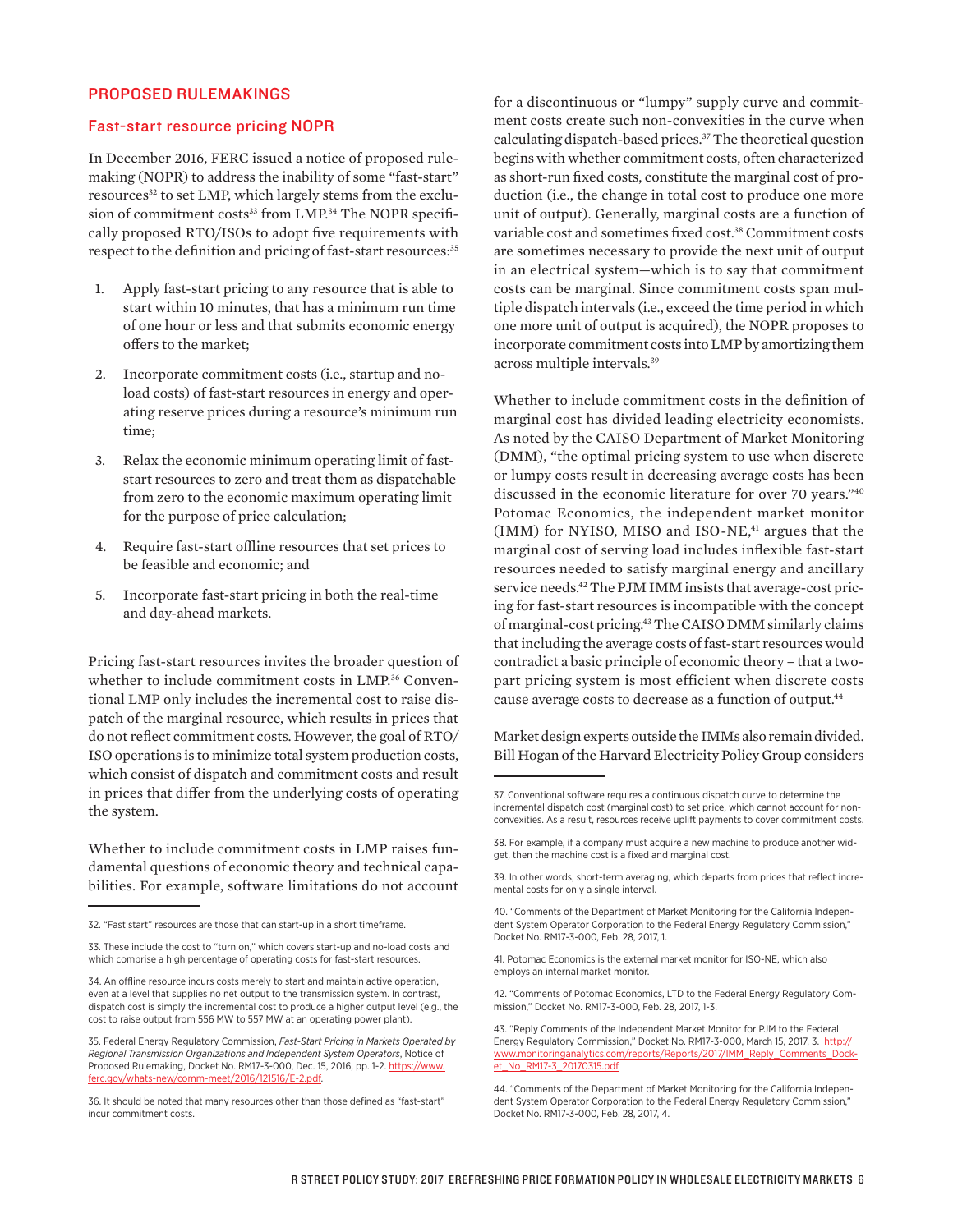#### TABLE 1: INDEPENDENT MARKET MONITORS ON FERC'S FAST-START RESOURCE PRICING NOPR

|                                                     | <b>POSITION</b>                                                                                                                      | <b>UPLIFT AND MARKET</b><br><b>IMPACT</b>                                                                 | <b>OTHER NOTES</b>                                                                                                                                                                    |                                                                                |
|-----------------------------------------------------|--------------------------------------------------------------------------------------------------------------------------------------|-----------------------------------------------------------------------------------------------------------|---------------------------------------------------------------------------------------------------------------------------------------------------------------------------------------|--------------------------------------------------------------------------------|
| Potomac<br>Economics<br>(ISO-NE,<br>NYISO.<br>MISO) | Strongly support<br>fast-start pricing<br>and proposed<br>rules, with spe-<br>cific caveats.                                         | Will reduce uplift<br>and increase market<br>efficiency.                                                  | Separate criteria for offline pricing from fast-start pricing.<br>$\bullet$                                                                                                           |                                                                                |
|                                                     |                                                                                                                                      |                                                                                                           | $\bullet$<br>Lengthen start-up and minimum run time definitions.                                                                                                                      |                                                                                |
|                                                     |                                                                                                                                      |                                                                                                           | Proposed feasible criteria unsupported (most shortages are brief and unexpected), only offline<br>$\bullet$<br>resources receiving start instruction should be eligible to set price. |                                                                                |
|                                                     |                                                                                                                                      |                                                                                                           |                                                                                                                                                                                       | $\bullet$<br>Little value in extending fast-start pricing to day-ahead market. |
|                                                     |                                                                                                                                      |                                                                                                           | Fast-start pricing in NYISO and MISO has not caused over-generation problems.<br>$\bullet$                                                                                            |                                                                                |
| Monitoring<br>Analytics                             | Fundamen-<br>tally opposed.<br>Replaces<br>marginal-cost<br>pricing with<br>average-cost<br>pricina.                                 | Inefficient and will<br>not necessarily<br>reduce total uplift.<br>Will increase total<br>cost of energy. | Commitment costs are not the incremental costs that are the marginal cost of energy.<br>$\bullet$                                                                                     |                                                                                |
|                                                     |                                                                                                                                      |                                                                                                           | Will lower capacity prices and may not alter investment incentives overall.<br>$\bullet$                                                                                              |                                                                                |
|                                                     |                                                                                                                                      |                                                                                                           | May create disincentives for flexible resources and encourage inflexible fast-start resources.<br>$\bullet$                                                                           |                                                                                |
|                                                     |                                                                                                                                      |                                                                                                           | If offline resources set price, should include non-performance penalties and/or disqualification<br>$\bullet$<br>from ability to set price.                                           |                                                                                |
|                                                     |                                                                                                                                      |                                                                                                           | $\bullet$<br>Although the policy aim is to increase, it will likely decrease day-ahead and real-time price<br>convergence.                                                            |                                                                                |
|                                                     |                                                                                                                                      |                                                                                                           | Relaxing economic minimum creates an energy imbalance that requires manual RTO correction.<br>$\bullet$                                                                               |                                                                                |
|                                                     |                                                                                                                                      |                                                                                                           | Agrees offline fast-start resource can be marginal.<br>$\bullet$                                                                                                                      |                                                                                |
| CAISO DMM                                           | Fundamen-<br>tally opposed.<br>Marginal-cost<br>pricing does not<br>cover commit-<br>ment costs that<br>decrease aver-<br>age costs. | Will create market<br>inefficiencies and pre-<br>vent optimal dispatch.                                   | Most important cost of NOPR compliance is opportunity cost of deferred or avoided alternative<br>$\bullet$<br>market initiatives and software enhancements.                           |                                                                                |
|                                                     |                                                                                                                                      |                                                                                                           | $\bullet$<br>Will undermine incentive for resources to bid their true marginal value.                                                                                                 |                                                                                |
|                                                     |                                                                                                                                      |                                                                                                           | $\bullet$<br>Will not affect investment incentives significantly, as CAISO relies on separate capacity pay-<br>ments to support investment decisions.                                 |                                                                                |
|                                                     |                                                                                                                                      |                                                                                                           | $\bullet$<br>Will not necessarily increase revenues for fast-start resources.                                                                                                         |                                                                                |
|                                                     |                                                                                                                                      |                                                                                                           | $\bullet$<br>Improved verification of resource characteristics, and consideration of non-gas fast-start<br>resources and effects on virtual trading are necessary.                    |                                                                                |
| SPP*                                                | Generally agrees<br>with theory and<br>rationale but<br>disagrees with<br>particular provi-<br>sions.                                | Depends on methods<br>used.                                                                               | Base pricing logic on fast-start resource use not capabilities.<br>$\bullet$                                                                                                          |                                                                                |
|                                                     |                                                                                                                                      |                                                                                                           | Offline units should not set price, unless shortage is related to contingency reserves.<br>$\bullet$                                                                                  |                                                                                |
|                                                     |                                                                                                                                      |                                                                                                           | $\bullet$<br>Challenges with economic minimum relaxation.                                                                                                                             |                                                                                |
|                                                     |                                                                                                                                      |                                                                                                           | Concerned that it will provide incentives for inflexible fast-start resources.<br>$\bullet$                                                                                           |                                                                                |

\*Refers to comments of SPP, not its market monitor. The monitor did not submit separate comments.

it a reasonable goal for energy pricing to reflect the total cost of commitment and dispatch.45 This derives from "convex hull pricing," which modifies the marginal-cost pricing concept to integrate discontinuities (i.e., commitment costs) into a continuous (convex) approximation. Hogan suggests that to relax constraints in operations models may not be a good way to determine commitment and dispatch, but that it provides a workable way to approximate prices.<sup>46</sup> Thus, Hogan's views suggest aspects of the NOPR (e.g., relaxing minimum economic constraint) may incrementally improve market efficiency, with full convex-hull pricing as the ideal solution.

In contrast, Dane Schiro and colleagues from ISO New England's Department of Business Architecture and Technology caution that convex hull pricing is "not an established economic concept and deviates from the traditional understanding of marginal cost pricing." Its appropriateness, Schiro and team argue, is therefore open to debate.<sup>47</sup> As such, they note that implementation of this less-than-fully understood pricing technique would result in some unpredictable outcomes. They emphasize that convex hull pricing requires full (as opposed to piecemeal) implementation and that it must have the same time horizon as the commitment problem.<sup>48</sup>

The difficulty in defining the commitment time horizon is evident in the NOPR's definition of fast-start resources. For example, Potomac Economics notes that the NOPR's definition of "fast-start" as a resource that can start in 10 minutes excludes the bulk of resources it considers "fast-start" and that have start times of up to 30 and 60 minutes.<sup>49</sup> This highlights a broader issue: whether to include commitment costs in pricing logic for medium- and long-start resources.<sup>50</sup> Thus, while the NOPR remains limited to fast-start resources, the

<sup>45.</sup> William W. Hogan, *Electricity Market Design and Efficient Pricing: Applications for New England and Beyond* June 24, 2014, p. 17. [https://sites.hks.harvard.edu/fs/who](https://sites.hks.harvard.edu/fs/whogan/Hogan_Pricing_062414r.pdf)[gan/Hogan\\_Pricing\\_062414r.pdf.](https://sites.hks.harvard.edu/fs/whogan/Hogan_Pricing_062414r.pdf)

<sup>47.</sup> Dane A. Schiro et. al., C*onvex Hull Pricing in Electricity Markets: Formulation, Analysis, and Implementation Challenges*, May 1, 2015, p. 35. [http://www.optimization](http://www.optimization-online.org/DB_FILE/2015/03/4830.pdf)[online.org/DB\\_FILE/2015/03/4830.pdf](http://www.optimization-online.org/DB_FILE/2015/03/4830.pdf).

<sup>48.</sup> Ibid.

<sup>49. &</sup>quot;Comments of Potomac Economics, LTD to the Federal Energy Regulatory Commission," Docket No. RM17-3-000, Feb. 28, 2017, 6-7.

<sup>50.</sup> Here, distinguishing between "fast" and "medium," etc. is irrelevant.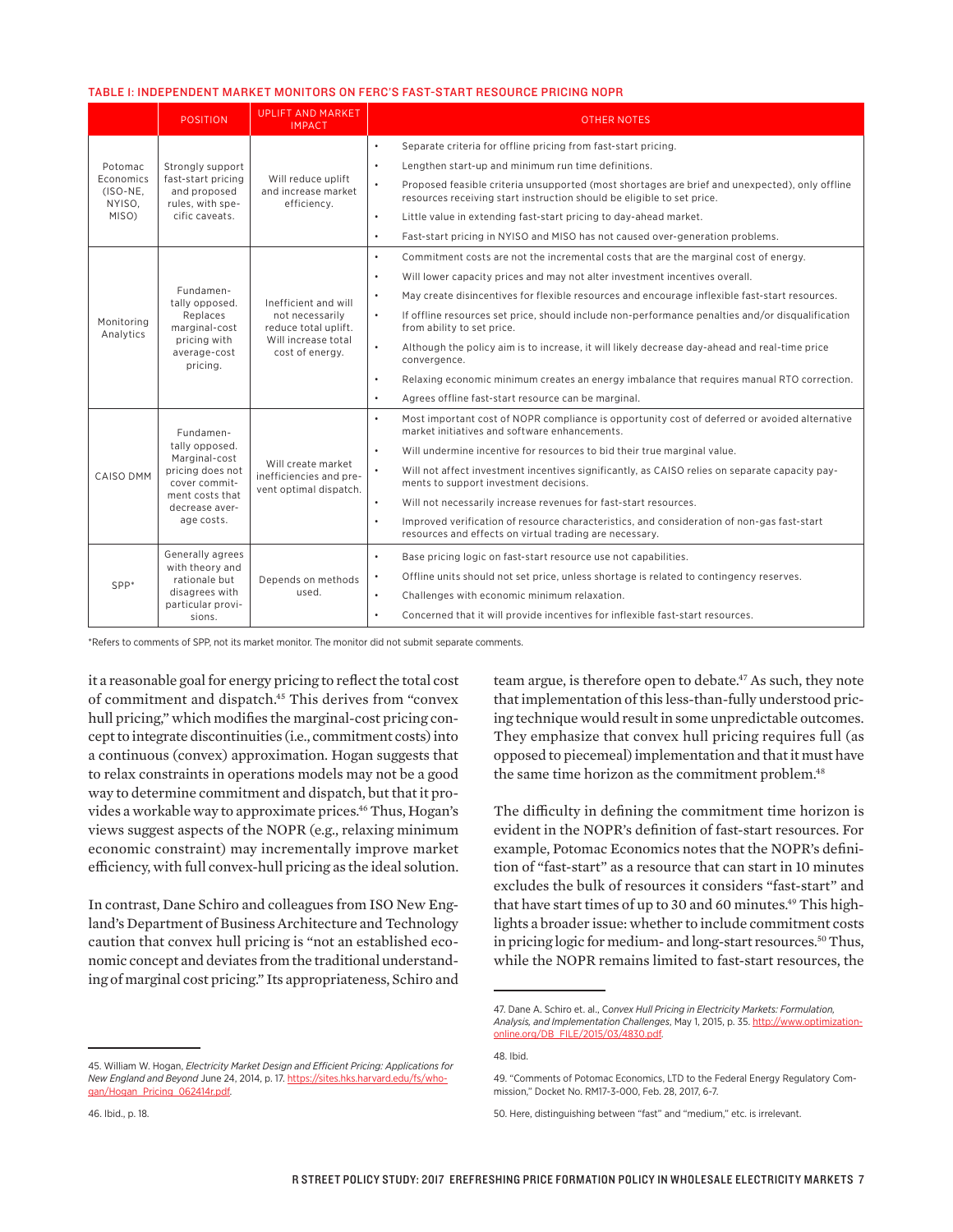precedent it sets would raise fundamental pricing questions applicable to the full array of resources.

A less obvious underpinning of the differences among expert opinions may stem from their related preferences for resource-adequacy mechanisms (i.e., differences on the role of energy markets for fixed-cost recovery and signaling long-term investment decisions). Bill Hogan and Potomac Economics generally prefer strong investment signals in energy and ancillary-service markets and minimized reliance on capacity markets. This may contribute to Potomac Economics' position that pricing fast-start resources in energy markets is "essential for efficient locational investment,"51 as capacity markets do not send investment signals as efficiently on a locational basis.52 In contrast, CAISO and SPP rely on state procurement processes to achieve resource adequacy, and the PJM IMM is a proponent of a "strong" capacity market.<sup>53</sup> This suggests that the value proposition of pricing fast-start resources may depend in part on the underlying resource-adequacy process. After all, energy markets in RTO/ISOs that span mostly (or entirely) regulated monopoly states do not signal investment decisions to nearly the same degree as those in restructured states.

Beyond the fundamental question of whether to include commitment costs in LMP, a variety of market experts have raised concerns with implementation of the NOPR's prescriptions.54 Additionally, a common theme in NOPR response comments was to let RTO/ISOs issue different rules to suit their particular generation fleets.<sup>55</sup> Considering this and the lack of conceptual and methodological consensus, the value of regional experimentation appears high. NYI-SO, MISO, PJM and ISO-NE have already enacted and/or considered further pricing rule reforms that address offline and fast-start resources. These will provide critical lessons learned in the next year or two.

#### Uplift cost allocation and transparency NOPR

One month after the fast-start resource pricing NOPR, FERC issued another NOPR on the allocation and transparency of uplift costs.56 Specifically, the NOPR proposes to require RTO/ISOs to allocate the real-time uplift costs incurred by market participants who deviate from day-ahead market schedules to those that caused them.<sup>57</sup> The commission also proposes to enhance transparency by requiring RTO/ISOs to post uplift payments and operator-initiated commitments publicly and to define transmission constraint penalty factors in the RTO/ISO tariff, along with the circumstances the factors used to set LMPs and any procedures to modify the factors.<sup>58</sup>

The NOPR intends to align the causation and allocation of uplift costs, a sound economic principle but one that is difficult to execute in practice. The PJM IMM has noted that assigning uplift charges only to those transactions responsible for incurring them is ideal, but not possible.<sup>59</sup> The ISO/ RTO Council specified that allocating uplift costs on costcausation principles is frequently difficult and infeasible given the myriad factors involved.60 However, Potomac Economics considered examples where cost-causation is difficult to establish to be anomalous, arguing that these should not deter FERC from pursuing the NOPR to allocate uplift charges based on cost-causation.<sup>61</sup>

The NOPR goes further to require RTO/ISOs to distinguish between deviations that "help" and those that "harm" the ability to address system needs. Further, it uses net "harming from helping" deviations to determine how to allocate uplift costs. The comments of most RTO/ISOs and their IMMs reflect deep concerns. Some consider the methodology to be error-prone and subjective and that it presents potentially insurmountable problems.<sup>62</sup> The methodology could result in conflicting market signals and perverse incentives for market participants, such as resources engaging in "helping" deviations to counteract those "hurting" ones that may

<sup>51. &</sup>quot;Comments of Potomac Economics, LTD" 7.

<sup>52.</sup> The zones of capacity markets are less granular than nodal pricing signals in energy markets and do not reflect actual dynamic conditions. Rather, capacity markets use administratively determined planning needs.

<sup>53.</sup> Strong in terms of capacity performance requirements and associated nonperformance penalties.

<sup>54.</sup> Examples include "over-generation" problems, resource definition concerns, separate problems with pricing offline resources and costs exceeding benefits of applying fast-start pricing in the day-ahead market.

<sup>55.</sup> Modern Markets Intelligence, Inc., "ISO/RTO, monitors react to fast-start pricing NOPR," *PowerMarketsToday*, March 6, 2017. [https://www.powermarketstoday.com/](https://www.powermarketstoday.com/public/ISORTO-monitors-react-to-faststart-pricing-NOPR.cfm) [public/ISORTO-monitors-react-to-faststart-pricing-NOPR.cfm.](https://www.powermarketstoday.com/public/ISORTO-monitors-react-to-faststart-pricing-NOPR.cfm)

<sup>56.</sup> Federal Energy Regulatory Commission, *Uplift Cost Allocation and Transparency in Markets Operated by Regional Transmission Organizations and Independent System Operators*, Notice of Proposed Rulemaking, Docket No. RM17-2-000, Jan. 19, 2017. hats-new/comm-meet/2017/011917/E-1.pdf

<sup>57.</sup> For example, a resource that deviates in real-time from its day-ahead schedule may cause last-minute changes to system unit commitment and dispatch that create uplift costs.

<sup>58.</sup> Federal Energy Regulatory Commission, *Uplift Cost Allocation and Transparency*, p. 1.

<sup>59. &</sup>quot;Comments of the Independent Market Monitor for PJM to the Federal Energy Regulatory Commission," Docket No. RM17-2-000, April 10, 2017, 4. [http://www.](http://www.monitoringanalytics.com/reports/Reports/2017/IMM_Comments_Docket_No_RM17-2_20170410.pdf) [monitoringanalytics.com/reports/Reports/2017/IMM\\_Comments\\_Docket\\_No\\_RM17-](http://www.monitoringanalytics.com/reports/Reports/2017/IMM_Comments_Docket_No_RM17-2_20170410.pdf) [2\\_20170410.pdf](http://www.monitoringanalytics.com/reports/Reports/2017/IMM_Comments_Docket_No_RM17-2_20170410.pdf).

<sup>60. &</sup>quot;Comments of the ISO/RTO Council to the Federal Energy Regulatory Commission," Docket No. RM17-2-000, April 10, 2017, 5-6.

<sup>61. &</sup>quot;Comments of Potomac Economics, LTD to the Federal Energy Regulatory Commission," Docket No. RM17-2-000, April 17, 2017, 8.

<sup>62.</sup> For example, see comments of SPP, PJM and ISO-NE in particular under the aforementioned docket number.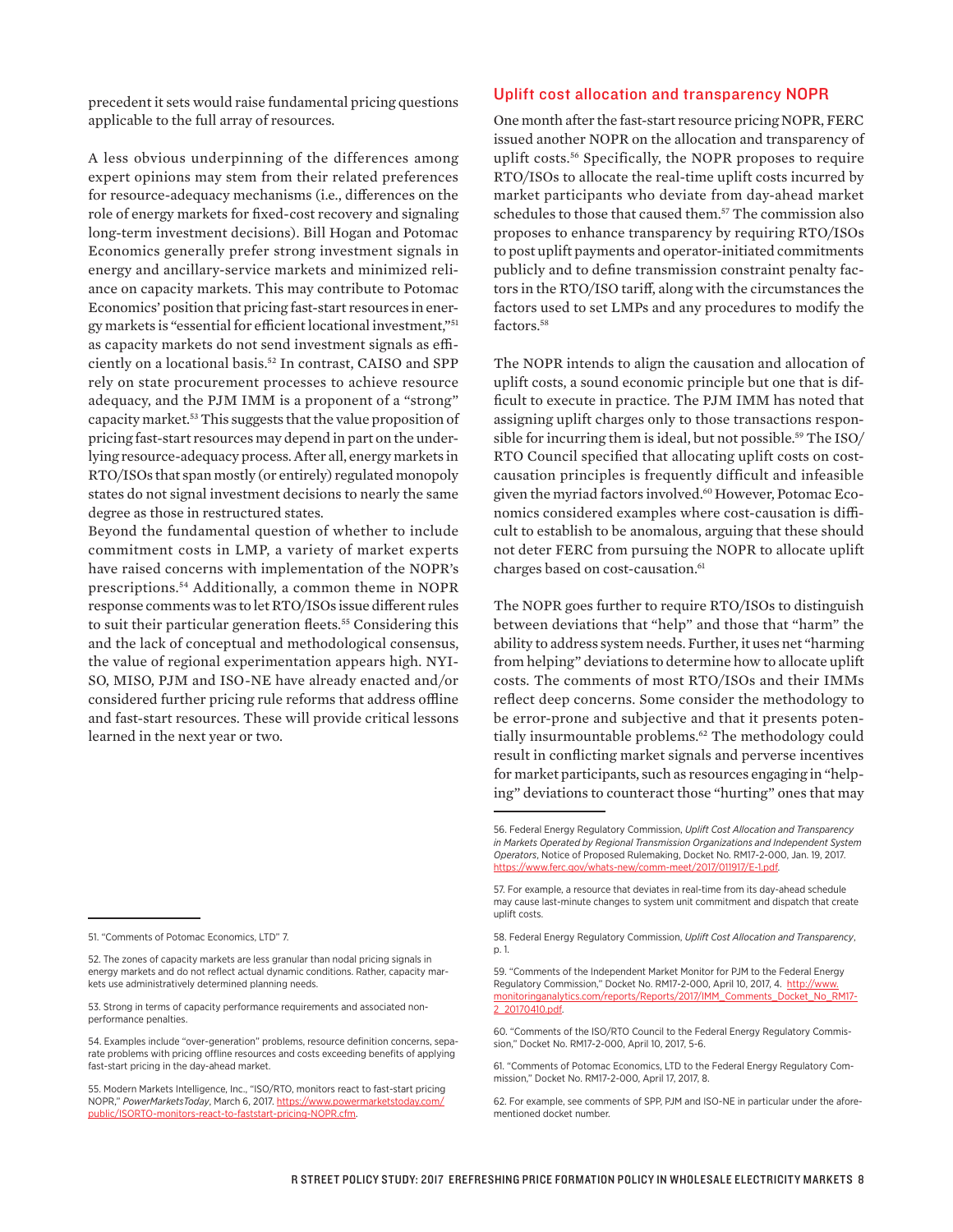result in additional uplift costs.<sup>63</sup> Though the NOPR mirrored MISO's rules on uplift cost allocation, these rules have also been critiqued by market experts, including the PJM IMM, as failing to constitute a best practice.

The NOPR's transparency provision, on the other hand, have yielded favorable reviews from the IMMs and would enhance price formation transparency in many regards.<sup>64</sup> The consensus is that this provision enhances the optimal operational and investment behavior from market participants and enables IMMs, market participants and other stakeholders to evaluate market performance, diagnose market design concerns and propose more efficient remedies. This is especially the case for chronic uplift conditions, which often constitute a large percentage of the total. Some RTO/ISOs expressed mild caution about weighing the costs and benefits of transparency requirements, while they encouraged stronger caution about making reporting requirements too granular to the point of raising concerns about confidentiality. RTO/ISOs vary on the types of data they publicly release and some provide information on a much more timely and granular basis than others do.

#### Pursuing principle-based NOPRs

Altogether, the fast-start pricing and uplift NOPRs should increase transparency and *may* offer more efficient approaches to resource pricing and uplift cost allocation. However, unintended consequences loom and divisions among market experts suggest best practices remain unclear. Still, even market experts critical of the NOPRs' remedies agree with the broad underlying policy goals. For example, the PJM IMM shares concerns about uplift charges (that they are unpredictable for market participants and can't be hedged). They also agree that ensuring a low level of and little variability in uplift costs, in ways that are consistent with operating a reliable system, will improve market efficiency.<sup>65</sup> In fact, even a number of economists who are otherwise critical of the proposed uplift "netting" requirement agree with the NOPR's goal that uplift charges should be allocated to reflect their causes to whatever extent possible.

Similarly, market experts and economists generally agree that efficient marginal-cost pricing is the goal of price formation, even as they differ on its definition and the means to achieve it. In other words, market participants want to get the "right price" for energy services but consensus on a complete mathematical definition has not emerged.<sup>66</sup>

This suggests there is value in continued discussion and a principles-based approach (e.g., efficiently addressing nonconvex commitment costs) more than a remedy-prescriptive approach. Some RTO/ISOs have already undertaken actions to address these issues and FERC should facilitate the lessons learned. Such regional experimentation may reveal best practices, as well as unintended consequences that provide insights for "follower" RTO/ISOs.

#### POTENTIAL REFORMS

In fact, an array of potential market reforms could improve price formation. Most of these involve "tweaking" market designs, which have improved dramatically since the 2000s. However, one area in which fundamental improvement still could be achieved is shortage pricing, even in regions with capacity markets.

#### Shortage pricing

In order for energy prices to provide an accurate signal for short-term supply and demand behavior and to facilitate efficient long-term investment decisions, the rules for shortage or scarcity pricing<sup>67</sup> must accurately reflect the value of avoiding involuntary demand curtailments.<sup>68</sup> To do so necessarily results in energy costs rising to reflect both the likelihood of such curtailments and the degree to which consumers value avoiding involuntary loss of service. Deficiencies in shortage-pricing rules are perhaps the most fundamental pricing design flaw in FERC-jurisdictional RTO/ISOs, while ERCOT is the only domestic RTO/ISO that currently employs robust shortage pricing.

Bill Hogan and FTI Consulting's Susan Pope note that ERCOT is the only RTO/ISO to adopt a demand curve for operating reserves that explicitly connects to underlying principles of reliability and efficient market design.<sup>69</sup> ERCOT uses an operating reserve demand curve (ORDC) to reflect the probability and cost of involuntary demand curtailment in realtime prices. The keys are accurate parameters that pertain to the value of and probability of lost load, along with effective implementation (e.g., triggering shortage pricing when con-

<sup>63. &</sup>quot;Comments of the R Street Institute to the Federal Energy Regulatory Commission," Docket No. RM17-2-000, April 10, 2017, 3-4. [http://www.rstreet.org/wp-content/](http://www.rstreet.org/wp-content/uploads/2017/04/20170411-503432092930.pdf) [uploads/2017/04/20170411-503432092930.pdf](http://www.rstreet.org/wp-content/uploads/2017/04/20170411-503432092930.pdf).

<sup>64.</sup> For example, with respect to RTO/ISO operator-initiated unit commitments and transmission constraint penalty factors.

<sup>65. &</sup>quot;Comments of the Independent Market Monitor for PJM to the Federal Energy Regulatory Commission," Docket No. AD14-14-000, April 6, 2016, 8. [http://www.](http://www.monitoringanalytics.com/reports/Reports/2016/IMM_Comments_Docket_No_AD14-14-000_20160406.pdf) [monitoringanalytics.com/reports/Reports/2016/IMM\\_Comments\\_Docket\\_No\\_AD14-](http://www.monitoringanalytics.com/reports/Reports/2016/IMM_Comments_Docket_No_AD14-14-000_20160406.pdf) [14-000\\_20160406.pdf](http://www.monitoringanalytics.com/reports/Reports/2016/IMM_Comments_Docket_No_AD14-14-000_20160406.pdf)

<sup>66.</sup> Schiro et. al., *Convex Hull Pricing in Electricity Markets*, p. 1. [http://www.optimiza](http://www.optimization-online.org/DB_FILE/2015/03/4830.pdf)[tion-online.org/DB\\_FILE/2015/03/4830.pdf](http://www.optimization-online.org/DB_FILE/2015/03/4830.pdf).

<sup>67.</sup> Scarcity pricing and shortage pricing are often used interchangeably. However, some RTO/ISOs may have differentiated meanings. For the purposes of this paper, the terms are considered synonymous.

<sup>68.</sup> Federal Energy Regulatory Commission, *Price Formation in Organized Electricity Markets*, p. 1. [https://www.ferc.gov/legal/staff-reports/2014/AD14-14-pricing-rto-iso](https://www.ferc.gov/legal/staff-reports/2014/AD14-14-pricing-rto-iso-markets.pdf)[markets.pdf](https://www.ferc.gov/legal/staff-reports/2014/AD14-14-pricing-rto-iso-markets.pdf).

<sup>69.</sup> Hogan and Pope, "Priorities for the Evolution of an Energy-Only Electricity Market Design," p. 35. [https://sites.hks.harvard.edu/fs/whogan/Hogan\\_Pope\\_](https://sites.hks.harvard.edu/fs/whogan/Hogan_Pope_ERCOT_050917.pdf) [ERCOT\\_050917.pdf.](https://sites.hks.harvard.edu/fs/whogan/Hogan_Pope_ERCOT_050917.pdf)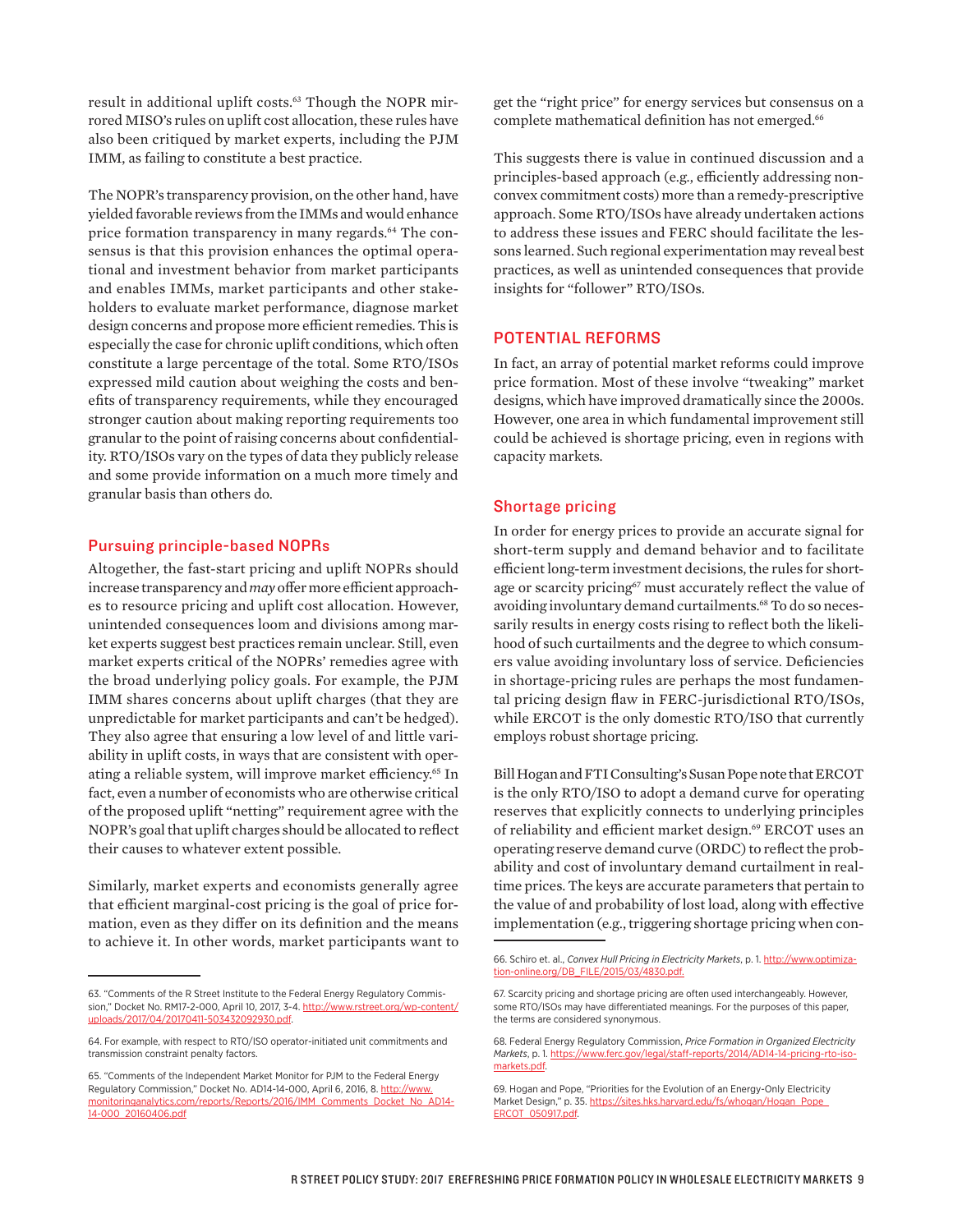#### FIGURE 1: OPERATING RESERVE DEMAND CURVES OF PJM AND ERCOT



SOURCE: Hogan and Pope (2017)1

1. Hogan and Pope, "Priorities for the Evolution of an Energy-Only Electricity Market Design," p. 36. [https://sites.hks.harvard.edu/fs/](https://sites.hks.harvard.edu/fs/whogan/Hogan_Pope_ERCOT_050917.pdf) [whogan/Hogan\\_Pope\\_ERCOT\\_050917.pdf.](https://sites.hks.harvard.edu/fs/whogan/Hogan_Pope_ERCOT_050917.pdf)

ditions warrant it). Outside ERCOT, several RTO/ISOs have implemented ORDC variants, but without connecting them to underlying scarcity principles.70 These approaches to shortage pricing do not use pricing levels or triggers "derived from the underlying principles of economic dispatch or an explicit model for the reliability requirement."71

Recently, some RTO/ISOs have pursued notable improvements. ISO-NE has achieved increases in reserve penalty factors. In November 2015, NYISO implemented its Comprehensive Shortage Pricing project, which increased demand curve values and resulted in increased reserve prices. This contributed to a large share of generator net revenues, up to \$59 per kilowatt-year, from revised shortage pricing in 2016.72 PJM uses an ORDC and in May 2017, filed a revision to add a smaller step to the curve to reflect the lower reliability risks of small reserve deficiencies.73

Despite these modest-to-moderate improvements, the efficiency of shortage-pricing mechanisms in FERC-jurisdictional RTO/ISOs falls dramatically short of ERCOT. For example, PJM's ORDC does not apply in all hours (only during declared emergencies) and reflects only an estimate of supply costs. In ERCOT, the ORDC reflects the value of reserves, not supply costs.74 This leads to a gross undervaluation of reserves in PJM, aside from capacity market performance incentives. Figure 1 depicts the shape and magnitude of differential (roughly an order of magnitude along much of the curve) between the two ORDCs. Should FERC decide to pursue shortage pricing based on the probability and value of lost load, it is important to recognize that the value of lost load is a difficult empirical exercise that varies by customer class (residential, commercial and industrial) and location (regional differences).75

Efficient shortage pricing requires locational capabilities in order to address situations where transmission constraints create an elevated loss of load probability in only a subset of the transmission system. Even a regional pricing mechanism

<sup>70.</sup> Hogan, *Electricity Market Design and Efficient Pricing*, p. 8. [https://sites.hks.har](https://sites.hks.harvard.edu/fs/whogan/Hogan_Pricing_062414r.pdf)[vard.edu/fs/whogan/Hogan\\_Pricing\\_062414r.pdf.](https://sites.hks.harvard.edu/fs/whogan/Hogan_Pricing_062414r.pdf)

<sup>71.</sup> Ibid.

<sup>72.</sup> David B. Patton et. al., *2016 State of the Market Report for the New York ISO Markets*, May 2017, p. viii. [http://www.nyiso.com/public/webdocs/markets\\_operations/](http://www.nyiso.com/public/webdocs/markets_operations/documents/Studies_and_Reports/Reports/Market_Monitoring_Unit_Reports/2016/NYISO_2016_SOM_Report_5-10-2017.pdf) [documents/Studies\\_and\\_Reports/Reports/Market\\_Monitoring\\_Unit\\_Reports/2016/](http://www.nyiso.com/public/webdocs/markets_operations/documents/Studies_and_Reports/Reports/Market_Monitoring_Unit_Reports/2016/NYISO_2016_SOM_Report_5-10-2017.pdf) 2016 SOM Report 5-10-2017.pdf

<sup>73.</sup> See filings under FERC Docket No. ER17-1590-000.

<sup>74.</sup> Hogan and Pope, "Priorities for the Evolution of an Energy-Only Electricity Market Design," p. 36. [https://sites.hks.harvard.edu/fs/whogan/Hogan\\_Pope\\_](https://sites.hks.harvard.edu/fs/whogan/Hogan_Pope_ERCOT_050917.pdf) **ERCOT\_050917** 

<sup>75.</sup> London Economics International LLC, *Estimating the Value of Lost Load*, p. 9. [http://www.ercot.com/content/gridinfo/resource/2014/mktanalysis/ERCOT\\_Valueo](http://www.ercot.com/content/gridinfo/resource/2014/mktanalysis/ERCOT_ValueofLostLoad_LiteratureReviewandMacroeconomic.pdf)[fLostLoad\\_LiteratureReviewandMacroeconomic.pdf.](http://www.ercot.com/content/gridinfo/resource/2014/mktanalysis/ERCOT_ValueofLostLoad_LiteratureReviewandMacroeconomic.pdf)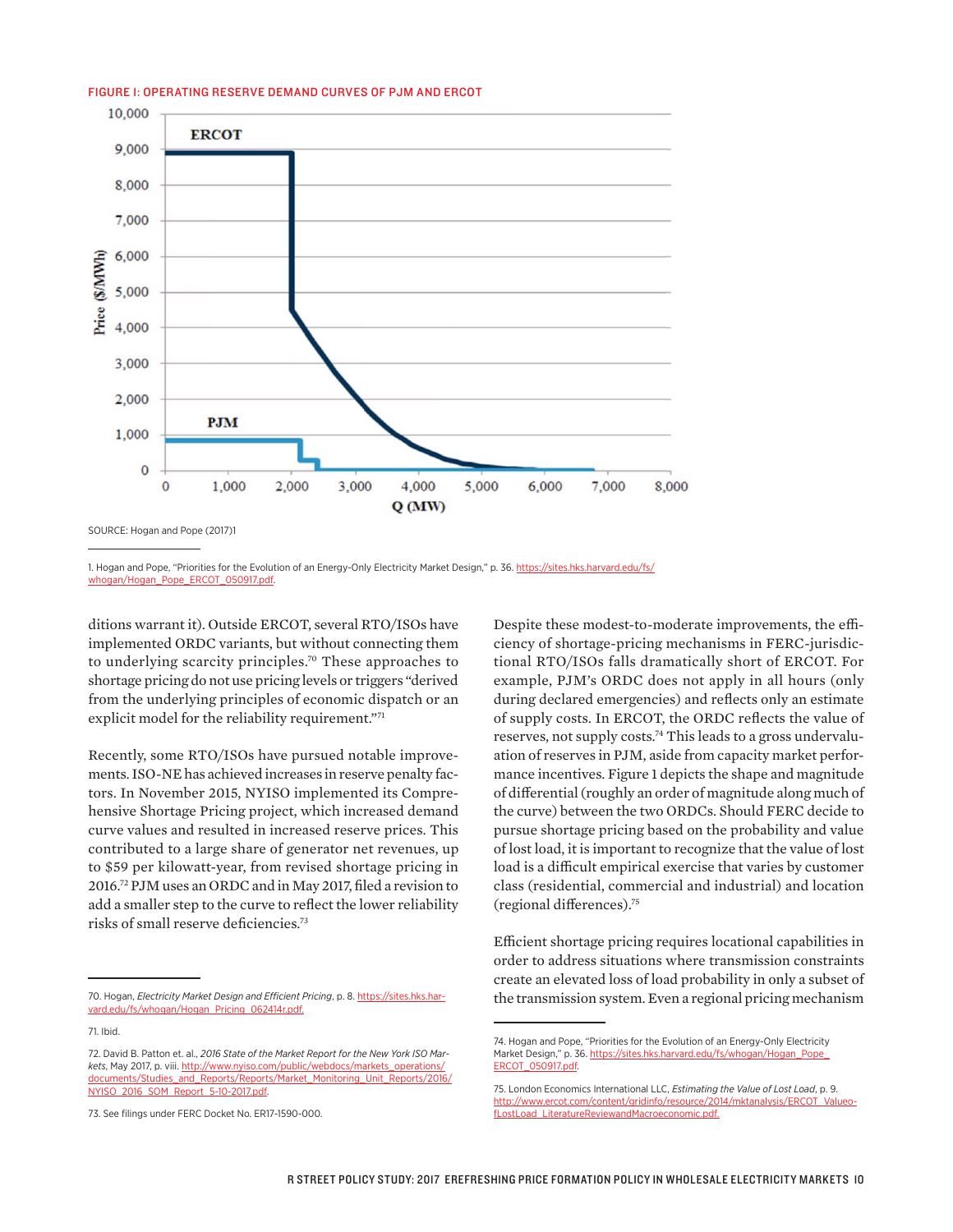would better reflect locational variances in reserve needs than standard systemwide shortage pricing. ERCOT may consider locational scarcity pricing reforms. Pope and Hogan suggest introducing local reserve requirements through cooptimization of dispatch and reserve schedules to set prices properly when there are reserve constraints in a subregion.<sup>76</sup> To this end, Potomac Economics, ERCOT's IMM, has been a proponent of adopting locational shortage pricing.77 PJM's IMM also encourages "better and more locational scarcity pricing" for PJM.78

The aforementioned Order No. 825 standardized one important aspect of triggering shortage pricing. FERC should consider a deeper public examination of RTO/ISOs' shortage-pricing triggers, as well as loss of load probability determinants and demand curve or penalty factor levels. FERC, perhaps in conjunction with price-formation efforts in ERCOT, should explore locational shortage pricing.

To create a robust shortage-pricing framework would require adjoining reforms. An obvious example includes raising price caps. Currently, price caps in FERC-jurisdictional RTO/ISOs are well below the value of lost load, which disables efficient shortage pricing. Proper shortage-pricing foundations would enable other efficient reforms, including the softening or elimination of capacity-performance penalties and mandatory capacity obligations.79 This underscores the value of shortage-pricing reforms even in regions that are currently capacity-long, or those that almost never trigger shortage pricing. For example, PJM did not trigger shortage pricing in 2015 or 2016.80

#### Additional reforms

In addition to those outlined above, RTO/ISOs, FERC and stakeholders could consider the following additional categories of reforms to improve price formation:

*1. Adjustments to rules and practices governing economic and physical offer and bid parameters*. Ongoing market-design reforms and an increasingly dynamic resource mix make accurate economic and physical resource representations (parameter submittals)

more important for price formation, yet increasingly difficult to verify. For example, combustion turbines in CAISO and coal units in PJM have understated their physical operating flexibilities in recent years. This has become increasingly problematic, given the increased value of cycling fossil plants. Moreover, some nuclear units have experienced more cycling demands. The safe relaxation of regulatory constraints on operating requirements as a means to enable nuclear cycling may allow these units to avoid the incurrence of energy market losses when prices drop near or below zero. More use-limited resources like energy storage and occasionally fossil plants with limited fuel (from pipeline constraints or backup fuel limitations) amplify the importance of efficient opportunity cost inclusions in energy offers, which are most pronounced in shortage or near-shortage conditions. This may require additional information from resource owners (e.g., fuel schedules). Altogether, these issues may require refining methods for effective market monitoring to mitigate increased opportunities for creative economic and physical withholding.

- *2. Inclusion of all active constraints in price formation.* Pope (2014) recommended the use of "soft constraints" in dispatch and price models in lieu of relaxing violated constraints, which creates explicit representations of known constraints and develops methodologies to represent voltage ones<sup>81</sup> in pricing software.<sup>82</sup> Since then, RTO/ISOs have undertaken various efforts to represent active constraints in prices, but there are numerous opportunities for improvement.
- *3. Improving locational reserve products and spatial determinations.* Local reserve products may send more efficient price signals and reduce RTO/ISO interventions and uplift. Reserve areas should reflect transmission constraints, which may be more granular than zones. Updated reporting and performance metrics may indicate the efficacy of current practices.
- *4. Intertemporal modeling improvements to dispatch and unit commitment.* Some RTO/ISOs, such as MISO, have implemented or pursued "look-ahead" modeling capabilities that better reflect dynamic conditions that affect the optimality of dispatch and commit-

<sup>76.</sup> Ibid., pp. 63-67.

<sup>77.</sup> Based on personal conversations with staff at Potomac Economics.

<sup>78.</sup> Devin Hartman, "The Market Advantage: A Q&A with Joe Bowring," *R Street Shorts* No. 40, June 2017, p. 2. [http://www.rstreet.org/wp-content/uploads/2017/06/](http://www.rstreet.org/wp-content/uploads/2017/06/RSTREETSHORT40.pdf) [RSTREETSHORT40.pdf.](http://www.rstreet.org/wp-content/uploads/2017/06/RSTREETSHORT40.pdf)

<sup>79.</sup> Softening may include reducing obligation levels, which some contend are set inefficiently high, or making a portion or all capacity procurement voluntary. Given "smart" technologies that enable apportioning of reliability consequences, this may offer the preferred path forward on resource adequacy.

<sup>80.</sup> Monitoring Analytics, LLC, *PJM State of the Market – 2016: Energy Market*, March 9, 2017, p. 171. [http://www.monitoringanalytics.com/reports/PJM\\_State\\_of\\_the\\_](http://www.monitoringanalytics.com/reports/PJM_State_of_the_Market/2016/2016-som-pjm-sec3.pdf) [Market/2016/2016-som-pjm-sec3.pdf](http://www.monitoringanalytics.com/reports/PJM_State_of_the_Market/2016/2016-som-pjm-sec3.pdf).

<sup>81.</sup> The current market concept of physical constraints is limited to thermal transmission and interface limits. This excludes operating constraints like voltage limitations. Pope (2014) recommends expanding the definition of constraints to include voltage limitations, as well as minimum on-line capacity constraints and reserve, while ramping up and regulating capacity requirements.

<sup>82.</sup> Susan Pope, "Price Formation in ISOs and RTOs: Principles and Improvements," FTI Consulting, October 2014, 2-3. [http://lmpmarketdesign.com/papers/Pope.EPSA\\_](http://lmpmarketdesign.com/papers/Pope.EPSA_Price_Formation_Oct_29_2014_FINAL.pdf) [Price\\_Formation\\_Oct\\_29\\_2014\\_FINAL.pdf](http://lmpmarketdesign.com/papers/Pope.EPSA_Price_Formation_Oct_29_2014_FINAL.pdf).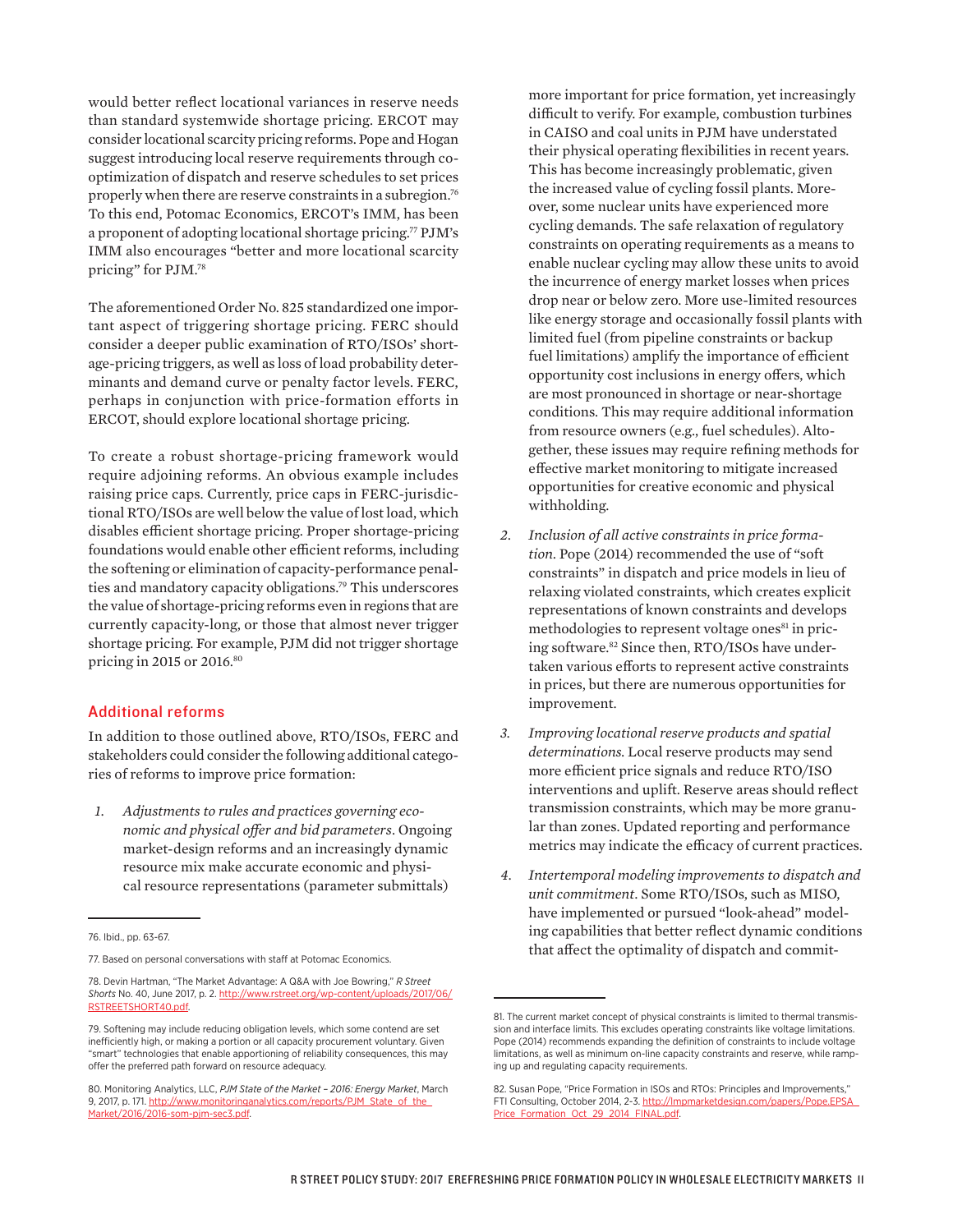ment across multiple intervals.<sup>83</sup> For example, ISO-NE recently noted that, as the resource mix changes, using traditional dispatch has contributed to problems with efficiency and compensation. The ISO is exploring multi-interval pricing as a remedy.<sup>84</sup>

- *5. Enhancement of the RTO/ISO interchange*. Many of the improvements made between the "seams" of RTO/ISOs have been handled on an ad hoc basis (e.g., coordinated transaction scheduling). However, some systemic improvements, like dynamic interchange modeling, could further enhance price formation, especially during shortage conditions. For example, NYISO relies exclusively on internal resources to meet operating reserve requirements and ignores the value of imports. As a result, its IMM has recommended a shift to determine reserves dynamically.<sup>85</sup> Further coordination improvements, such as shorter interchange notification periods, are also worth examining, as current delays between energy scheduling and price modeling sometimes result in uneconomic transactions and distorted price formation.
- *6. Further transparency and pricing of grid operator interventions.* All RTO/ISOs should price operator interventions, and most already do for emergency purposes. However, they should price all interventions and techniques to do so may benefit from refinement. Better documentation of RTO/ISO interventions will help diagnose the causes and potential means to mitigate interventions. The PJM IMM has requested that FERC require documented rules and transparent reporting of any RTO/ISO interventions that alter the determination of shortages.<sup>86</sup>
- *7. Removing additional administrative price controls*. Order No. 831 provided incremental relief from some artificial price suppression but retained an extensive price control framework—floors and ceilings—that have no practical use with sufficient market-powermitigation practices. Further relaxing or eliminating price controls may require some mitigation and software improvements that warrant consideration before pursuing reforms. Often overlooked, price floors must not obfuscate the ability to reflect the

negative value of supply during over-generation events.

- *8. Improvement of additional uplift-cost-allocation methods*. The uplift-cost-allocation NOPR focused on a narrow subset of uplift causes. To shed light on other uplift costs and causation methodologies could allow RTO/ISOs to pursue allocation reforms that accurately reflect the causes of uplift costs.
- *9. Improving day-ahead settlement and scheduling intervals*. Shortening day-ahead settlement and scheduling intervals (i.e., sub-hourly) may improve both dayahead and real-time price convergence. However, this would increase computational time and may require day-ahead markets to clear earlier. Moving the dayahead market in this manner would increase load and variable resource (wind and solar) forecasting error, which would increase pressures on price divergence. While this trade-off would require close examination, ongoing software improvements may mitigate the time required to move the day-ahead period earlier.
- *10. Pricing unpriced resources other than fast-start resources*. Upon determining the precedent issue of whether pricing should reflect all operational costs, a logical next step is to examine pricing issues for all resources. For example, PJM highlights that inflexible resources are ineligible to set price under some circumstances.87 Pricing improvements tied to a particular operating characteristic would fall under the scope of the price-formation umbrella. However, a separate dedicated initiative might prove more effective for technology-specific pricing concerns.

Additionally, there are several opportunities to improve price formation outside the perceived scope of the current price-formation initiative. These include:

*1. Technology-specific economic integration*. Incomplete integration of unconventional resources may necessarily be technology-specific and addressed through a dedicated initiative, such as the participation barriers and pricing-integration challenges of energy storage already proposed by FERC.<sup>88</sup> RTO/ISOs have made varying degrees of progress on integrating demand response.89 Integration includes enabling resourcedispatch and price-setting capability. For demand

<sup>83.</sup> For example, traditional approaches minimize costs for a single interval, which cumulatively does not always minimize costs over multiple intervals.

<sup>84.</sup> Dane A. Schiro, *Flexibility Procurement and Reimbursement: A Multi-period Pricing Approach*, ISO-New England, June 26, 2017, pp. 24-31. [https://www.ferc.gov/](https://www.ferc.gov/CalendarFiles/20170623123635-Schiro_FERC2017_Final.pdf) [CalendarFiles/20170623123635-Schiro\\_FERC2017\\_Final.pdf](https://www.ferc.gov/CalendarFiles/20170623123635-Schiro_FERC2017_Final.pdf).

<sup>85.</sup> Patton et. al., *2016 State of the Market Report*, pp. x, 72. [http://www.nyiso.com/](http://www.nyiso.com/public/webdocs/markets_operations/documents/Studies_and_Reports/Reports/Market_Monitoring_Unit_Reports/2016/NYISO_2016_SOM_Report_5-10-2017.pdf) [public/webdocs/markets\\_operations/documents/Studies\\_and\\_Reports/Reports/](http://www.nyiso.com/public/webdocs/markets_operations/documents/Studies_and_Reports/Reports/Market_Monitoring_Unit_Reports/2016/NYISO_2016_SOM_Report_5-10-2017.pdf) [Market\\_Monitoring\\_Unit\\_Reports/2016/NYISO\\_2016\\_SOM\\_Report\\_5-10-2017.pdf.](http://www.nyiso.com/public/webdocs/markets_operations/documents/Studies_and_Reports/Reports/Market_Monitoring_Unit_Reports/2016/NYISO_2016_SOM_Report_5-10-2017.pdf)

<sup>86. &</sup>quot;Comments of the Independent Market Monitor," 6-8. [http://www.monitor](http://www.monitoringanalytics.com/reports/Reports/2017/IMM_Comments_Docket_No_ER17-775_000_20170201.pdf)[inganalytics.com/reports/Reports/2017/IMM\\_Comments\\_Docket\\_No\\_ER17-](http://www.monitoringanalytics.com/reports/Reports/2017/IMM_Comments_Docket_No_ER17-775_000_20170201.pdf) [775\\_000\\_20170201.pdf](http://www.monitoringanalytics.com/reports/Reports/2017/IMM_Comments_Docket_No_ER17-775_000_20170201.pdf).

<sup>87.</sup> PJM Interconnection, "Energy Price Formation," 3. [http://www.pjm.com/~/media/](http://www.pjm.com/~/media/library/reports-notices/special-reports/20170615-energy-market-price-formation.ashx) [library/reports-notices/special-reports/20170615-energy-market-price-formation.](http://www.pjm.com/~/media/library/reports-notices/special-reports/20170615-energy-market-price-formation.ashx) [ashx](http://www.pjm.com/~/media/library/reports-notices/special-reports/20170615-energy-market-price-formation.ashx).

<sup>88.</sup> Federal Energy Regulatory Commission, "Electric Storage Participation in Markets Operated by Regional Transmission Organizations and Independent System Operators," Notice of Proposed Rulemaking," Docket Nos. RM16-23-000 and AD16-20-000, Nov. 17, 2016, 1. [https://www.ferc.gov/whats-new/comm-meet/2016/111716/E-1.pdf.](https://www.ferc.gov/whats-new/comm-meet/2016/111716/E-1.pdf)

<sup>89.</sup> ISO-NE, for example, expects full demand response integration in June 2018.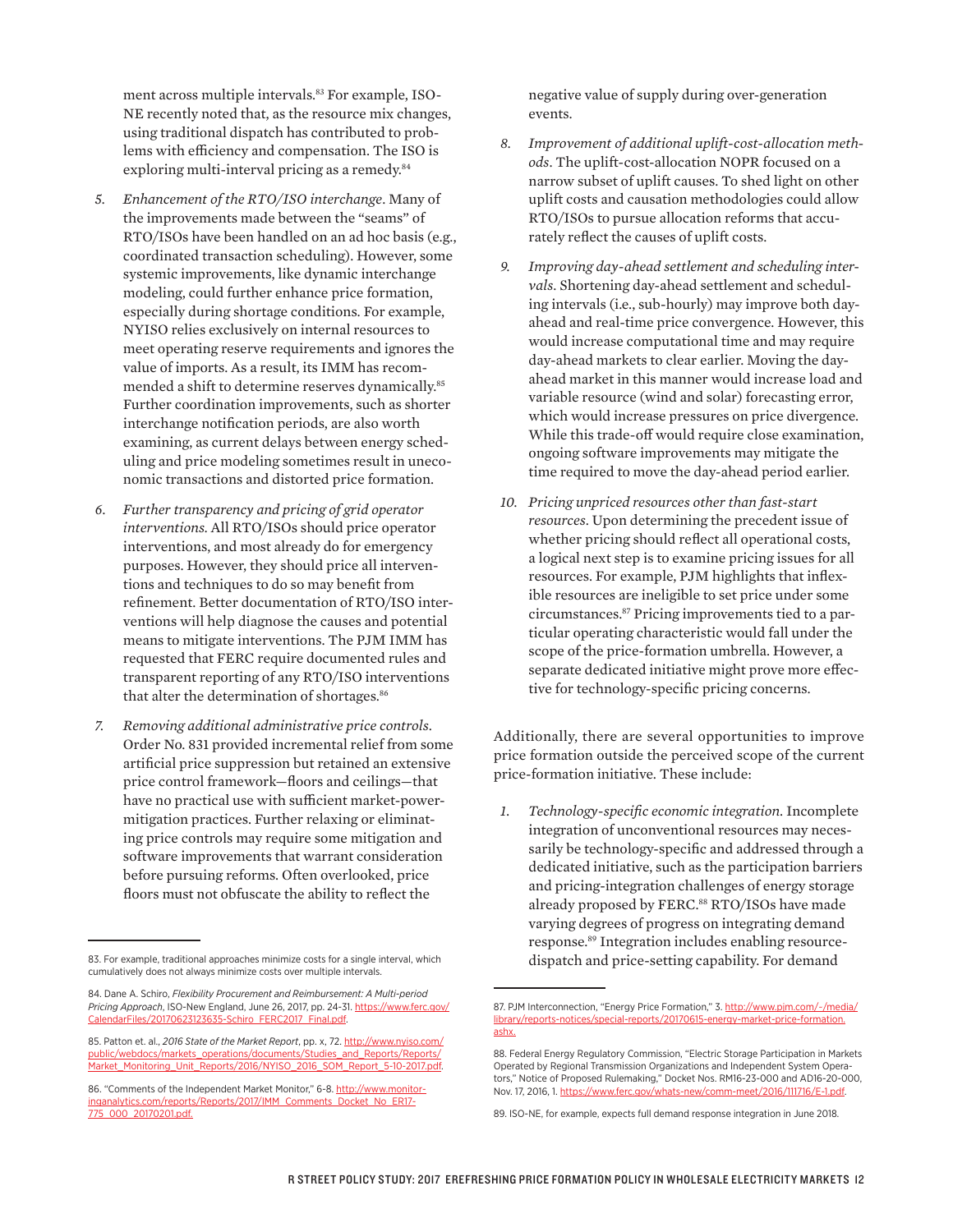response and distributed resources, integration may also include bidding at the nodal level.90 This concept could also expand to the dispatch ability and mustoffer requirements for variable energy resources. CAISO has proceeded with improved modeling of multi-stage generators (namely, combined-cycle gas units capable of multiple configurations), which the fast-start pricing NOPR does not explicitly address. The benefits and costs of such improvements elsewhere is worth examination.

- *2. Evaluate the creation of ancillary-service products for discrete reliability services*. Some RTO/ISO-initiated actions and FERC rulemakings have proposed or enacted new approaches to procure essential reliability services. These endeavors should examine the future, as opposed to merely the backcasted costs and benefits of creating market products for these discrete services. FERC's pending NOPR on primary frequency-response capability<sup>91</sup> does not reflect this philosophy (it would mandate the capability). Instead, a market-based approach may result in primary frequency-response procurement at lower short-run cost and encourage innovative forces to drive further long-term cost reductions.<sup>92</sup>
- *3. Improve reporting of real-time fuel prices*. Natural gas prices vary considerably by location and fluctuate substantially between—and occasionally within—days. This drives large and frequent changes in gas generators' marginal costs and makes accurate fuel-price reporting critical for price formation. Prices pegged to voluntary gas index reporting has raised concerns about index accuracy and gas-market liquidity and/or transparency, because reporting has declined. There are several carrots and sticks FERC could deploy to consider increased gas-transaction reporting, which may boost price discovery and formation in both gas and electric markets. FERC has begun publicly to examine the costs and benefits of potential reforms.<sup>93</sup> This may not fall under the electric price-formation umbrella *per se*, but the health of natural gas price formation becomes increasingly important for electric price formation, given ongoing expansion of gas generation.

#### EFFECTS OF REFORMS

The effects of market design and administration changes are reform-specific, but some generalizations are safe for overall price-formation improvement. Reforms will alter price levels and patterns, along with associated costs and revenues to market participants. Most importantly, quality reforms will directly improve the performance of energy and ancillaryservice markets and indirectly improve capacity-market performance.

Many price-formation improvements will result in higher and more volatile energy prices, because correctable flaws in market design and administration tend to suppress price levels and volatility artificially. Such results often face opposition from certain groups, yet price levels and volatility should freely and accurately reflect underlying supply and demand fundamentals. Although the immediate result may increase energy prices, it will lower total costs to customers by reducing uplift payments, production costs (more efficient dispatch and unit commitment) and investment costs—especially in RTO/ISOs spanning mostly restructured states. A reduction in investment costs in ISO-NE, NYISO and PJM will come in the form of reduced capacity prices but also should reduce payments for must-run reliability.<sup>94</sup> As energy prices rise relative to operating costs, they reduce the "missing money" problem, placing downward pressure on capacity prices. The investment signals sent in energy markets more accurately represent reliability needs than capacity markets, and thus an efficient shift towards greater influence of energy markets in investment decisions should lower the total cost of the investments necessary to meet reliability standards.

Comments on existing reforms provide insight into the potential magnitude of effects. For example, Potomac Economics noted that implementation of "extended LMP"95 in August 2016 raised real-time prices in MISO in all hours by 20 cents per-MWh.<sup>96</sup> This is a very modest energy-price increase (less than 1 percent of common energy prices). However, the accumulation of modest reforms may result in moderate effects. Furthermore, these effects grow as the underlying fundamentals shift in a manner that makes new market design and practices more advantageous (e.g., combustion turbines more often on the margin).

Some price-formation reforms appear inconsequential on the surface, but have sizable, and often concentrated, effects. For example, the PJM IMM stated that the fast-start pric-

<sup>90. &</sup>quot;Comments on ISO/RTO Reports of the Financial Marketers Coalition," Docket No. AD14-14-000, April 6, 2016, 5-7. NB: Supply resources bid at the nodal level but loads bid at the zonal level, which can distort the congestion component of LMP.

<sup>91.</sup> Federal Energy Regulatory Commission, "Essential Reliability Services and the Evolving Bulk-Power System – Primary Frequency Response," Notice of Proposed Rulemaking, Docket No. RM16-6-000, Nov. 17, 2016, 1. [https://www.ferc.gov/whats](https://www.ferc.gov/whats-new/comm-meet/2016/111716/E-3.pdf)[new/comm-meet/2016/111716/E-3.pdf](https://www.ferc.gov/whats-new/comm-meet/2016/111716/E-3.pdf).

<sup>92. &</sup>quot;Comments of the R Street Institute," Docket No. RM16-6-000, Feb. 1, 2017, 1-6. [http://www.rstreet.org/wp-content/uploads/2017/02/PFR-Comments-FINAL.pdf.](http://www.rstreet.org/wp-content/uploads/2017/02/PFR-Comments-FINAL.pdf)

<sup>93.</sup> Monique Watson and Marc L. Spitzer, "Liquidity and Transparency in Natural Gas Markets," Steptoe & Johnson LLP, July 2017. [https://www.lexology.com/library/detail.](https://www.lexology.com/library/detail.aspx?g=12422cd7-54bf-493e-a47b-5465a0bd686b) [aspx?g=12422cd7-54bf-493e-a47b-5465a0bd686b](https://www.lexology.com/library/detail.aspx?g=12422cd7-54bf-493e-a47b-5465a0bd686b).

<sup>94.</sup> These refer to contracts designed to keep generators on "life support" until the RTO/ISO facilitates a fix to a local reliability problem.

<sup>95.</sup> This refers to the pricing method that formed the basis of the fast-start pricing NOPR.

<sup>96. &</sup>quot;Comments of Potomac Economics, LTD to the Federal Energy Regulatory Commission," Docket No. RM17-3-000, Feb. 28, 2017, 18.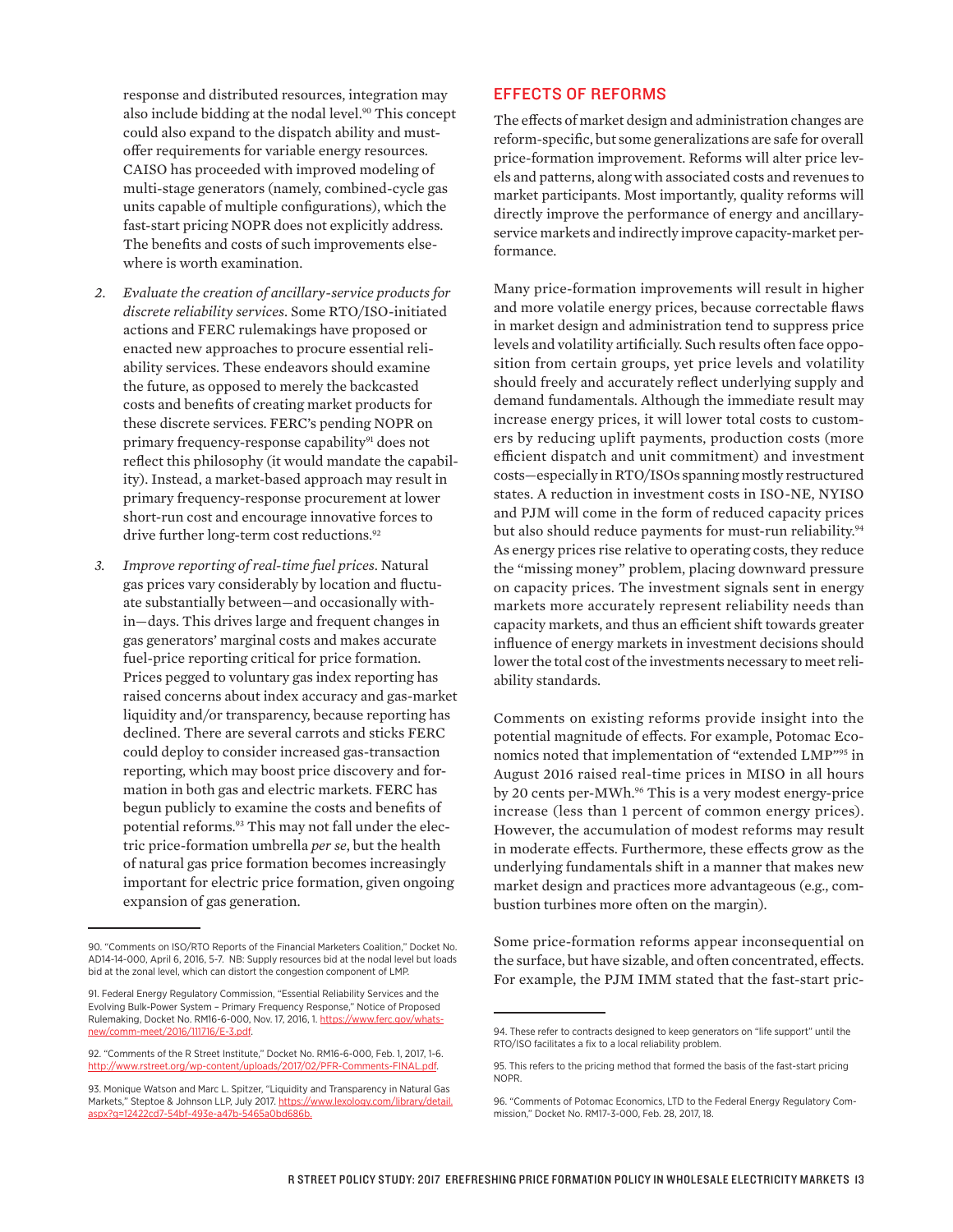ing NOPR would affect a maximum of 0.6 percent of PJM's uplift costs in 2016,97 adding that uplift typically results from inflexible operating parameters from larger units.<sup>98</sup> Uplift payments are often highly concentrated.<sup>99</sup> Thus, even a reduction in a very modest share of total uplift charges could significantly affect some market participants' revenues, costs and behavior. Modest changes in total uplift or the number of affected dispatch/pricing intervals does not imply that effects on energy prices would be proportionately small. The infrequency, yet outsized market effects, of shortage events suggests improvements in shortage pricing may substantially alter investment decisions—even if the vast majority of pricing intervals remain unchanged.

To quantify the effects of reforms would require modeling market operations. Many reforms affect infrequent events, making probabilistic estimates particularly difficult to project accurately. However, illustrative examples demonstrate the salience of reforms. For example, an energy market with an annual average price of \$25/MWh triggers shortage pricing at \$850/MWh for three hours per year on average. An increase in the ORDC from \$850/MWh to \$8,500/MWh would increase average energy prices in this hypothetical market by 10 percent. This would also have a sizable effect on total net revenues, which drive investment decisions. In this case, it would increase energy revenues by nearly \$23 million (12 percent) annually for a 1,000 MW unit (the size of a nuclear reactor or large coal or gas plant) operating at 90 percent annual utilization.100 Raising the ORDC by an order of magnitude would also provide much stronger incentives for reliable performance. For example, a resource may undertake better maintenance or backup fuel practices to increase the probability it can capture shortage rents.

Although the aim of price-formation improvements is precisely to not pick winners—but instead to enhance the ability of competitive markets to determine resource allocations such reforms will change competitive relationships between technology classes and fuel types. Generally, reforms would benefit more dependable and flexible<sup>101</sup> resources.

Perhaps the clearest winner is energy storage that, in many forms, offers both superior flexibility and dependable performance. Healthy energy-price formation is critical to unlock the economic value of storage. Storage relies more on realtime price transparency than other resources. Prices that

more accurately reflect dynamic system conditions will also likely result in greater short-term volatility. This presents additional arbitrage opportunities and value. Many forms of storage, like pumped storage and batteries, have exceptionally dependable performance records, provide flexible services and would benefit considerably from an increase in the frequency and magnitude of transient shortage prices.

The strongest incentives for dependable generation should accrue to those with the best performance overall, but especially during shortage conditions. Based on overall performance profiles and shortage-performance profiles, nuclear would likely benefit the most among existing generation sources from improved price formation. This is because nuclear often has the lowest forced-outage rates overall but, more importantly, generally performs comparatively well during shortage periods.102 It also has a track record of performance uncorrelated to external factors that often drive supply-reduced shortage events, such as cold weather creating mechanical malfunctions and affecting fuel availability for fossil generators.

The effects of stronger flexibility incentives have nuance, as flexibility has many different definitions and characteristics. From a reliability-attribute perspective, it includes short minimum run times and cycling capabilities, such as short start-up and shut-down times and high ramp-rates. Ramp capability falls into three essential reliability services, including regulation, contingency reserves and load-following services.<sup>103</sup> Price-formation improvements may affect these services' flexibility and how they are valued in a number of ways. The comparative advantages of technology and fuel categories thus differ across these attributes. One clear winner is conventional hydropower, which exhibits all capabilities to provide flexibility and ramp capability for essential reliability services.<sup>104</sup> In fact, the U.S. Energy Department identified "enhanced revenue and market structure" for grid support services as one of five elements in its roadmap for the *Hydropower Vision*. 105 Natural gas and oil-fired combustion turbines, storage, demand response, solar and wind also score well on flexibility. Steam units (oil, gas and coal) and

104. Ibid.

<sup>97. &</sup>quot;Reply Comments of the Independent Market Monitor for PJM to the Federal Energy Regulatory Commission," Docket No. RM17-3-000, March 15, 2017, 3.

<sup>98. &</sup>quot;Comments of the Independent Market Monitor for PJM to the Federal Energy Regulatory Commission," Docket No. RM17-3-000, Feb. 28, 2017, 4.

<sup>99.</sup> A handful of units may account for the majority of a particular uplift category.

<sup>100.</sup> This assumes full availability during the shortage event.

<sup>101.</sup> For example, resources with greater rate of dispatch change, or "ramp," as well as dispatch range, and quicker start/stop capability.

<sup>102.</sup> Devin Hartman, "Embracing Baseload Power Retirements," *R Street Institute Policy Study*, No. 97, May 2017. [http://www.rstreet.org/wp-content/uploads/2017/05/97.](http://www.rstreet.org/wp-content/uploads/2017/05/97.pdf) [pdf](http://www.rstreet.org/wp-content/uploads/2017/05/97.pdf).

<sup>103.</sup> PJM Interconnection, LLC, "PJM's Evolving Resource Mix and System Reliability," March 30, 2017, 16. [http://www.pjm.com/~/media/library/reports-notices/special](http://www.pjm.com/~/media/library/reports-notices/special-reports/20170330-pjms-evolving-resource-mix-and-system-reliability.ashx)[reports/20170330-pjms-evolving-resource-mix-and-system-reliability.ashx](http://www.pjm.com/~/media/library/reports-notices/special-reports/20170330-pjms-evolving-resource-mix-and-system-reliability.ashx).

<sup>105.</sup> Department of Energy, *Hydropower Vision: A New Chapter for America's 1st Renewable Electricity Source*, 2016, p. 4. [https://energy.gov/sites/prod/files/2016/10/](https://energy.gov/sites/prod/files/2016/10/f33/Hydropower-Vision-10262016_0.pdf) [f33/Hydropower-Vision-10262016\\_0.pdf.](https://energy.gov/sites/prod/files/2016/10/f33/Hydropower-Vision-10262016_0.pdf)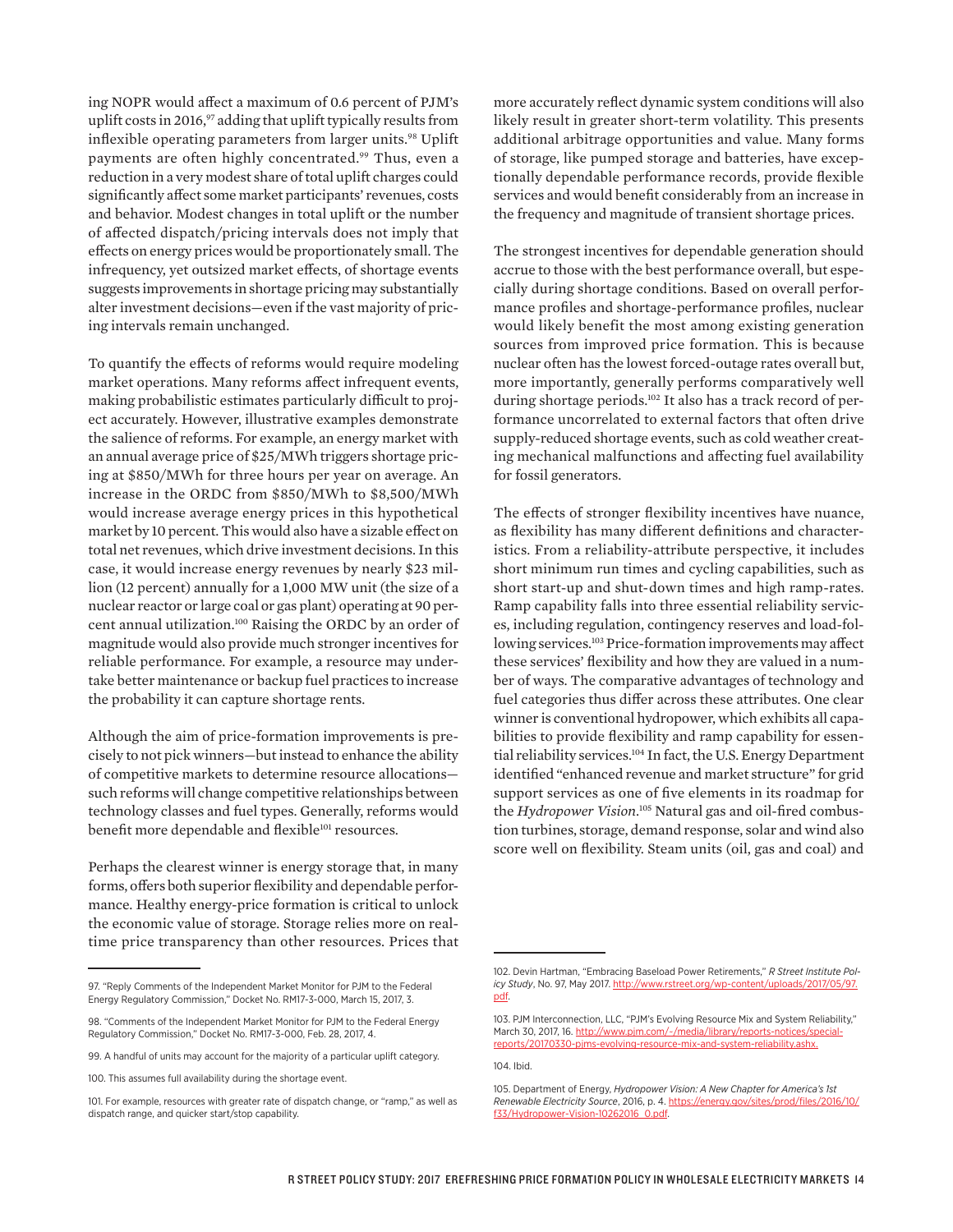storage exhibit strong ramp capability for essential reliability services.<sup>106</sup>

Price-formation improvements will also send much stronger incentives for price-responsive demand. While the vast majority of real-time demand is not price-responsive, technological and methodological tools have advanced to enable more active demand participation in real-time. An uptick in efficient price-responsive demand would have numerous benefits, by shifting and reducing demand in ways that use supply resources more efficiently and mitigate the exercise of market power by power suppliers.<sup>107</sup>

#### **CONCLUSION**

The new FERC leadership should assertively, but thoughtfully, carry the banner of price formation forward. A refreshed take should facilitate buy-in from market experts on fundamental principles and, unless major problems are imminent, should hesitate to enact reforms that deeply divide them. For example, FERC should seek a consensus among experts on whether energy prices should reflect commitment costs before issuing the final fast-start pricing rulemaking. Some RTO/ISOs have already implemented the highly controversial aspects of the fast-start pricing and uplift-cost-allocation NOPRs. Thus, whether these constitute best practices should surface over time.

For some other price-formation issues, experts agree in principle, but disagree on best practices, or whether the benefits of best practices exceed implementation costs. In such cases, FERC should issue a principles-based rulemaking that avoids overly prescriptive remedies and requires noncompliant RTO/ISOs to demonstrate why efficient practices in theory are inefficient in practice—or alternatively, that the benefits do not outweigh the costs. For example, FERC could issue a principles-based rulemaking that requires uplift cost allocation to align with cost-causation principles, but permits RTO/ISOs to determine their specific methodological approach. Alternatively, FERC could require a default methodology, unless RTO/ISOs can demonstrate why this does not constitute a best practice or that the benefits do not outweigh the costs of implementation.

Price-formation improvements would ideally come from a bottom-up approach, with RTO/ISOs serving as incubators. Accordingly, FERC, RTO/ISOs and other stakeholders need to facilitate a collaborative culture that drives continuous improvement, with a careful eye toward avoiding unin-

tended consequences. More regulatory transparency and less prescription from FERC may encourage RTO/ISOs to answer the bell. Sunlight regulation often spurs cross-fertilization of ideas and speedier adoption of best practices. Given recent interest in ERCOT to examine price-formation issues, FERC should certainly invite ERCOT to the table to share concepts and lessons learned.

This notwithstanding, the complexity of price formation complicates the ability to forge consensus within and across RTO/ISOs and stakeholders. Furthermore, RTO/ISO stakeholder processes do not always result in timely pursuit of reforms, especially if key voting blocs have a vested interest in preventing them. Some stakeholders report that leaving price-formation issues to the RTO/ISO stakeholder processes results in little consensus or progress.108 Deadlocked or de-prioritized reforms from stakeholder self-interests have reoccurred in market-design issues within and beyond price formation. If sunlight regulation fails to achieve desired results, FERC may consider issuing a show cause order under Section 206 of the Federal Power Act, where the RTO/ ISOs must provide persuasive arguments to justify current practices. This offers a mechanism to spur improvements in lagging RTO/ISOs without prescribing rule changes through the official rulemaking process.

FERC could also explore performance-based regulation, which may require more consensus on some nuanced priceformation principles and specific metrics. For example, SPP considered a market-efficiency metric where energy and congestion rights achieve a minimum of 95 percent of the long-run equilibrium cost recovery to induce investments, with uplift comprising a 5 percent maximum.<sup>109</sup> Such an approach may help to identify market performance progress and remaining problems, as well as provide guidance on what reforms to prioritize.

Forward cost-benefit analysis, not just backcasting effects, should guide decision points and reform prioritization. The opportunity cost to pursue some price-formation reforms is high, considering other high priority reform needs. For example, the CAISO DMM believes that one or more discretionary initiatives CAISO planned to undertake over the next few years would have to be delayed or deferred indefinitely to divert resources to fast-start pricing compliance.<sup>110</sup>

<sup>106.</sup> PJM Interconnection, LLC, "PJM's Evolving Resource Mix," 16. [http://www.pjm.](http://www.pjm.com/~/media/library/reports-notices/special-reports/20170330-pjms-evolving-resource-mix-and-system-reliability.ashx) [com/~/media/library/reports-notices/special-reports/20170330-pjms-evolving](http://www.pjm.com/~/media/library/reports-notices/special-reports/20170330-pjms-evolving-resource-mix-and-system-reliability.ashx)[resource-mix-and-system-reliability.ashx](http://www.pjm.com/~/media/library/reports-notices/special-reports/20170330-pjms-evolving-resource-mix-and-system-reliability.ashx).

<sup>107.</sup> Devin Hartman, "Pathways to Competition in Demand Response," *R Street Shorts*, No. 30, July 2016. [http://www.rstreet.org/wp-content/uploads/2016/07/RSTREETS-](http://www.rstreet.org/wp-content/uploads/2016/07/RSTREETSHORT30.pdf)[HORT30.pdf](http://www.rstreet.org/wp-content/uploads/2016/07/RSTREETSHORT30.pdf).

<sup>108. &</sup>quot;Comments on ISO/RTO Reports of the Financial Marketers Coalition to the Federal Energy Regulatory Commission," Docket No. AD14-14-000, April 6, 2016, 2-3.

<sup>109.</sup> Southwest Power Pool, "Conference call: documentation of discussions, Price Formation Task Force, March 7, 2016, 3. [https://www.spp.org/documents/37571/](https://www.spp.org/documents/37571/pftf%20minutes%2020160307.pdf) [pftf%20minutes%2020160307.pdf](https://www.spp.org/documents/37571/pftf%20minutes%2020160307.pdf).

<sup>110.</sup> Comments of the Department of Market Monitoring for the California Independent System Operator Corporation to the Federal Energy Regulatory Commission," Docket No. RM17-3-000, Feb. 28, 2017, 39.